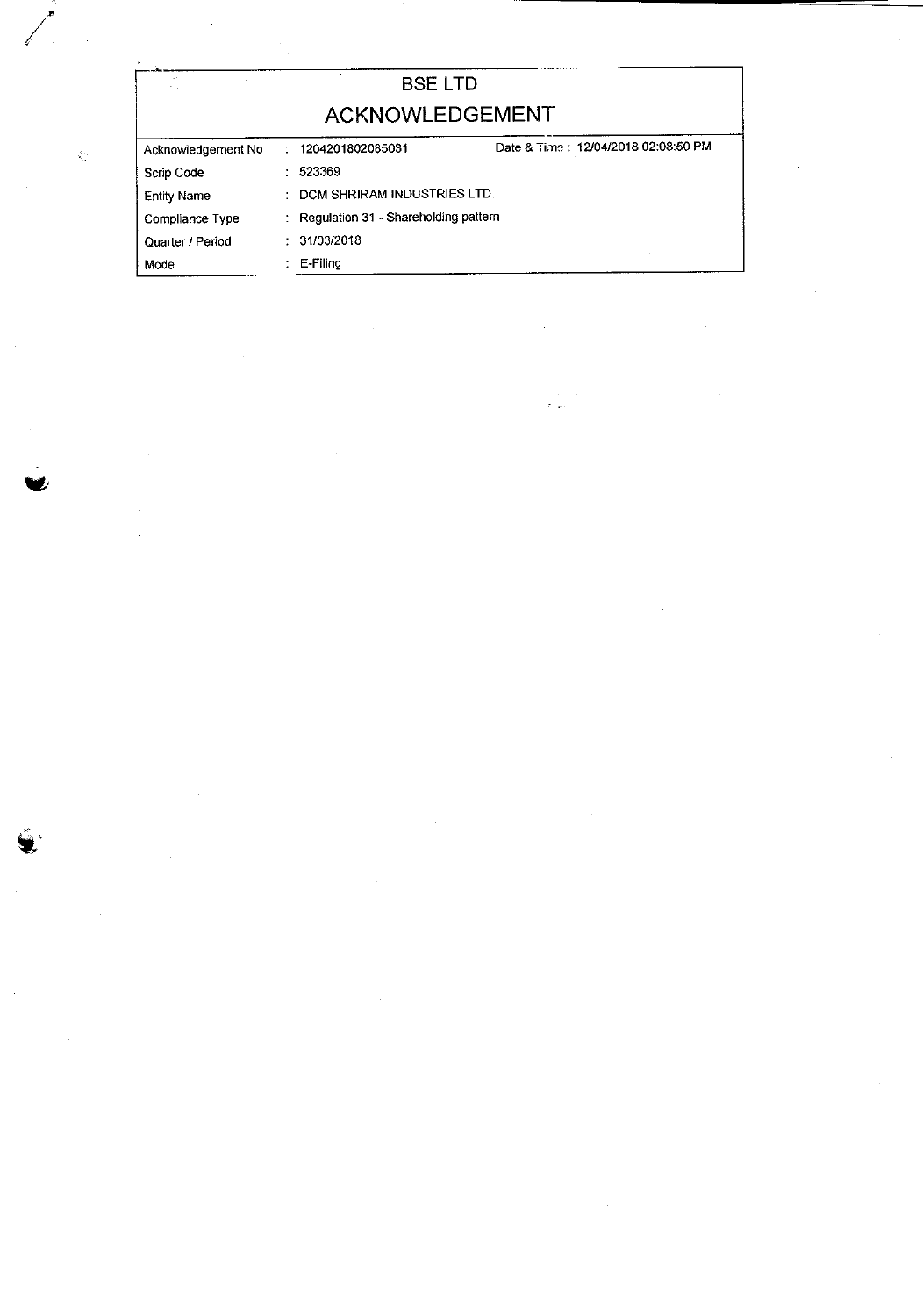| <b>General information about company</b>                                                   |                             |  |  |  |  |  |  |  |  |
|--------------------------------------------------------------------------------------------|-----------------------------|--|--|--|--|--|--|--|--|
| Scrip code                                                                                 | 523369                      |  |  |  |  |  |  |  |  |
| NSE Symbol                                                                                 |                             |  |  |  |  |  |  |  |  |
| MSEI Symbol                                                                                |                             |  |  |  |  |  |  |  |  |
| <b>ISIN</b>                                                                                | INE843D01019                |  |  |  |  |  |  |  |  |
| Name of the company                                                                        | DCM SHRIRAM INDUSTRIES LTD. |  |  |  |  |  |  |  |  |
| Whether company is SME                                                                     | No                          |  |  |  |  |  |  |  |  |
| Class of Security                                                                          | <b>Equity Shares</b>        |  |  |  |  |  |  |  |  |
| Type of report                                                                             | Quarterly                   |  |  |  |  |  |  |  |  |
| Quarter Ended / Half year ended/Date of Report (For Prelisting / Allotment)                | 31-03-2018                  |  |  |  |  |  |  |  |  |
| Date of allotment / extinguishment (in case Capital Restructuring selected) / Listing Date |                             |  |  |  |  |  |  |  |  |
| Shareholding pattern filed under                                                           | Regulation $31(1)(b)$       |  |  |  |  |  |  |  |  |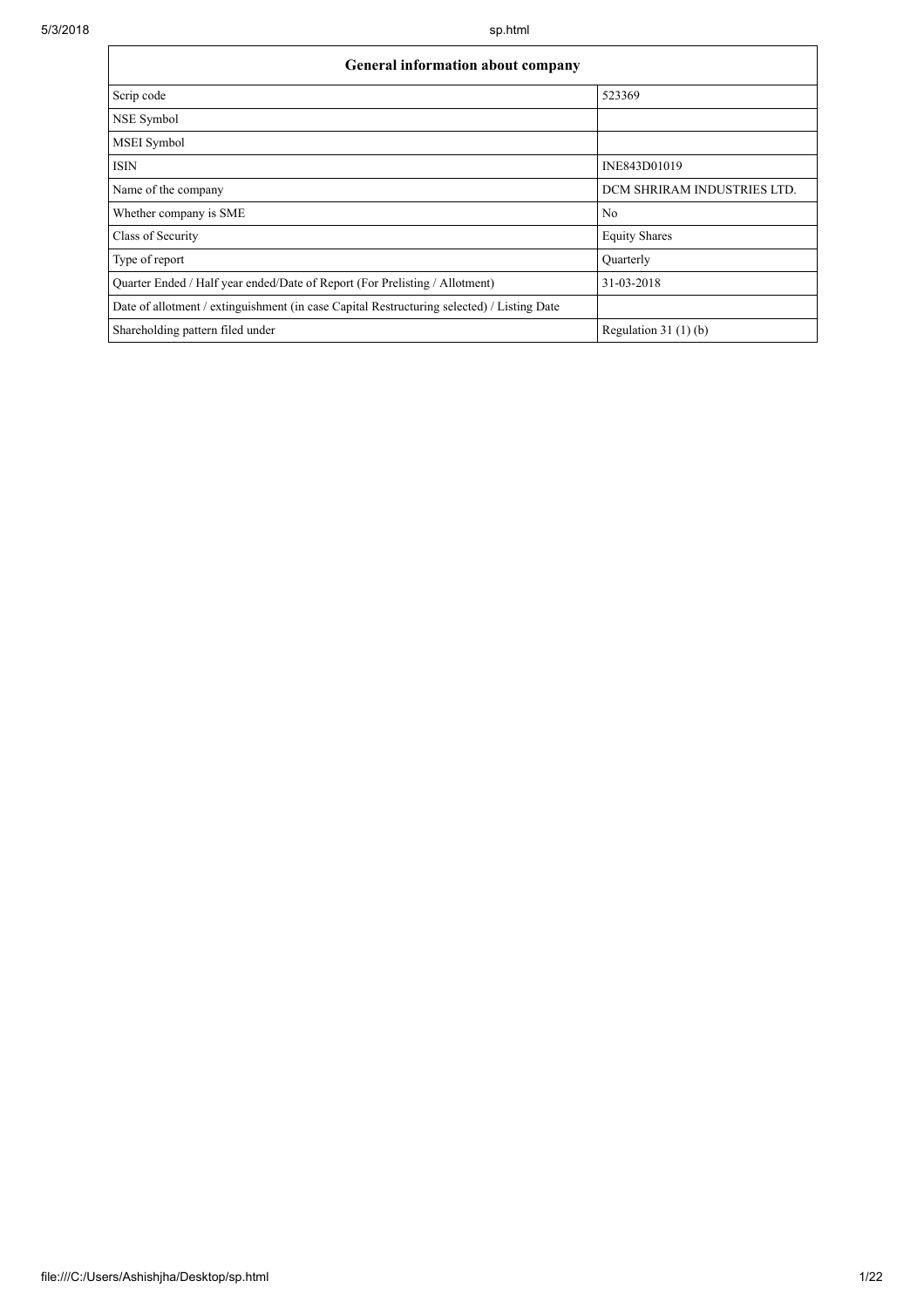r

|                 | <b>Declaration</b>                                                                        |                |                                |                       |                             |  |  |  |  |  |  |  |  |
|-----------------|-------------------------------------------------------------------------------------------|----------------|--------------------------------|-----------------------|-----------------------------|--|--|--|--|--|--|--|--|
| Sr.<br>No.      | Particular                                                                                | Yes/No         | Promoter and<br>Promoter Group | Public<br>shareholder | Non Promoter-<br>Non Public |  |  |  |  |  |  |  |  |
|                 | Whether the Listed Entity has issued any partly paid up shares?                           | No             | No.                            | No                    | N <sub>0</sub>              |  |  |  |  |  |  |  |  |
| 2               | Whether the Listed Entity has issued any Convertible Securities<br>9                      | N <sub>o</sub> | No                             | N <sub>0</sub>        | N <sub>0</sub>              |  |  |  |  |  |  |  |  |
| 3               | Whether the Listed Entity has issued any Warrants?                                        | N <sub>0</sub> | N <sub>0</sub>                 | <b>No</b>             | N <sub>0</sub>              |  |  |  |  |  |  |  |  |
| $\overline{4}$  | Whether the Listed Entity has any shares against which<br>depository receipts are issued? | N <sub>0</sub> | No                             | N <sub>0</sub>        | N <sub>0</sub>              |  |  |  |  |  |  |  |  |
| 5               | Whether the Listed Entity has any shares in locked-in?                                    | N <sub>0</sub> | N <sub>0</sub>                 | N <sub>0</sub>        | N <sub>0</sub>              |  |  |  |  |  |  |  |  |
| 6               | Whether any shares held by promoters are pledge or otherwise<br>encumbered?               | N <sub>o</sub> | No                             |                       |                             |  |  |  |  |  |  |  |  |
| $7\phantom{.0}$ | Whether company has equity shares with differential voting<br>rights?                     | N <sub>o</sub> | No                             | No                    | N <sub>o</sub>              |  |  |  |  |  |  |  |  |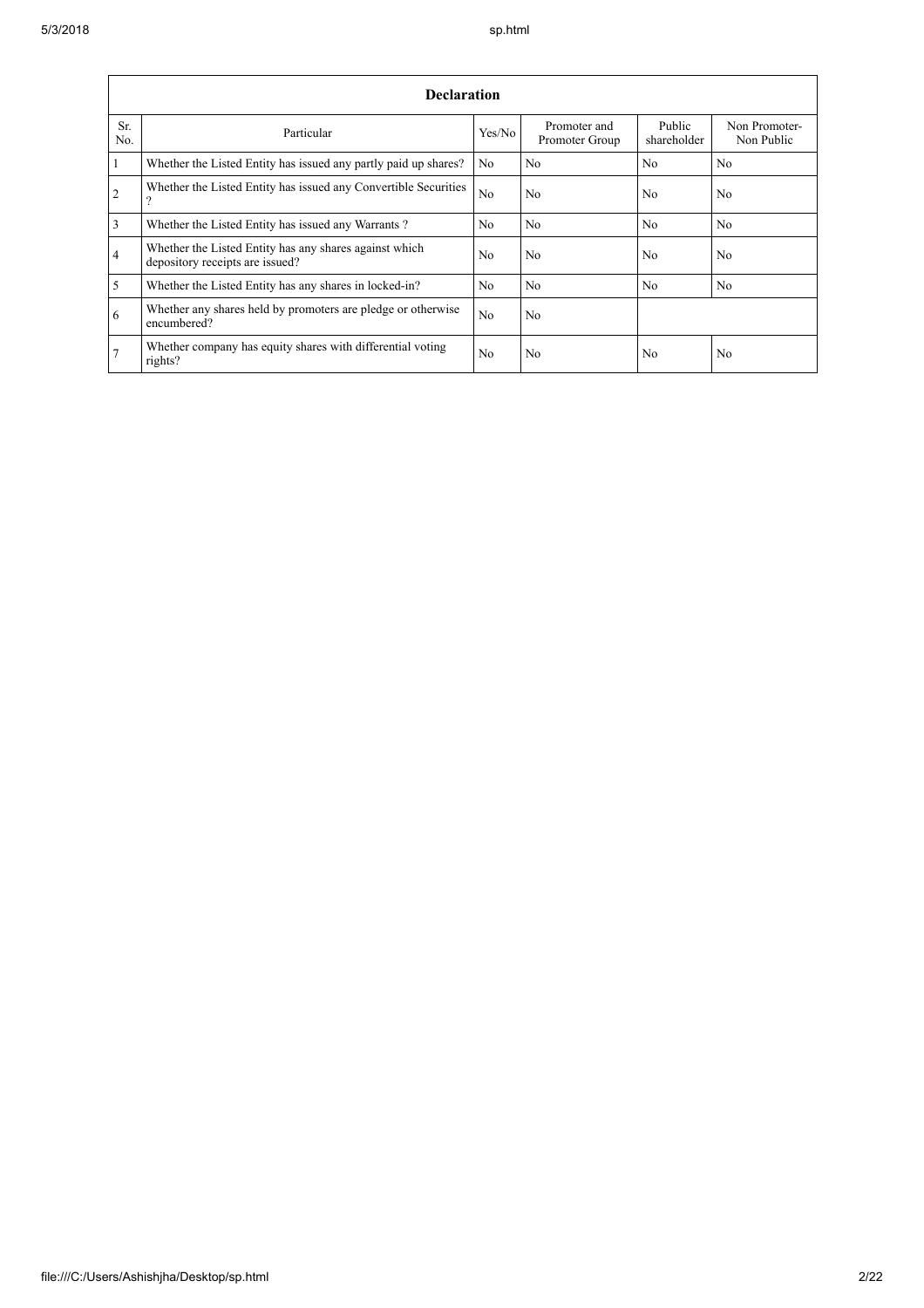|                                                          |                                           |           |                       |                             |                  |                                    | Table I - Summary Statement holding of specified securities |                                                                  |               |            |                     |
|----------------------------------------------------------|-------------------------------------------|-----------|-----------------------|-----------------------------|------------------|------------------------------------|-------------------------------------------------------------|------------------------------------------------------------------|---------------|------------|---------------------|
| Category<br>Category<br>of<br>shareholder<br>(1)<br>(II) |                                           | Nos. Of   | No. of<br>fully paid  | No. Of<br>Partly<br>paid-up | No. Of<br>shares | Total nos.<br>shares               | Shareholding as a<br>$%$ of total no. of                    | Number of Voting Rights held in each<br>class of securities (IX) |               |            |                     |
|                                                          | shareholders                              | up equity | equity                | underlying<br>Depository    | held (VII)       | shares (calculated<br>as per SCRR, | No of Voting (XIV) Rights                                   |                                                                  |               | Total as a |                     |
|                                                          |                                           | (III)     | shares<br>held $(IV)$ | shares<br>held<br>(V)       | Receipts<br>(VI) | $= (IV) +$<br>$(V)$ + $(VI)$       | 1957) (VIII) As a<br>% of $(A+B+C2)$                        | Class eg:<br>X                                                   | Class<br>eg:y | Total      | $%$ of<br>$(A+B+C)$ |
| (A)                                                      | Promoter<br>&<br>Promoter<br>Group        | 24        | 7745483               |                             |                  | 7745483                            | 44.52                                                       | 7745483                                                          |               | 7745483    | 44.52               |
| (B)                                                      | Public                                    | 52403     | 9652954               |                             |                  | 9652954                            | 55.48                                                       | 9652954                                                          |               | 9652954    | 55.48               |
| (C)                                                      | Non<br>Promoter-<br>Non Public            |           |                       |                             |                  |                                    |                                                             |                                                                  |               |            |                     |
| (C1)                                                     | <b>Shares</b><br>underlying<br><b>DRs</b> |           |                       |                             |                  |                                    |                                                             |                                                                  |               |            |                     |
| (C2)                                                     | Shares held<br>by<br>Employee<br>Trusts   |           |                       |                             |                  |                                    |                                                             |                                                                  |               |            |                     |
|                                                          | Total                                     | 52427     | 17398437              |                             |                  | 17398437                           | 100                                                         | 17398437                                                         |               | 17398437   | 100                 |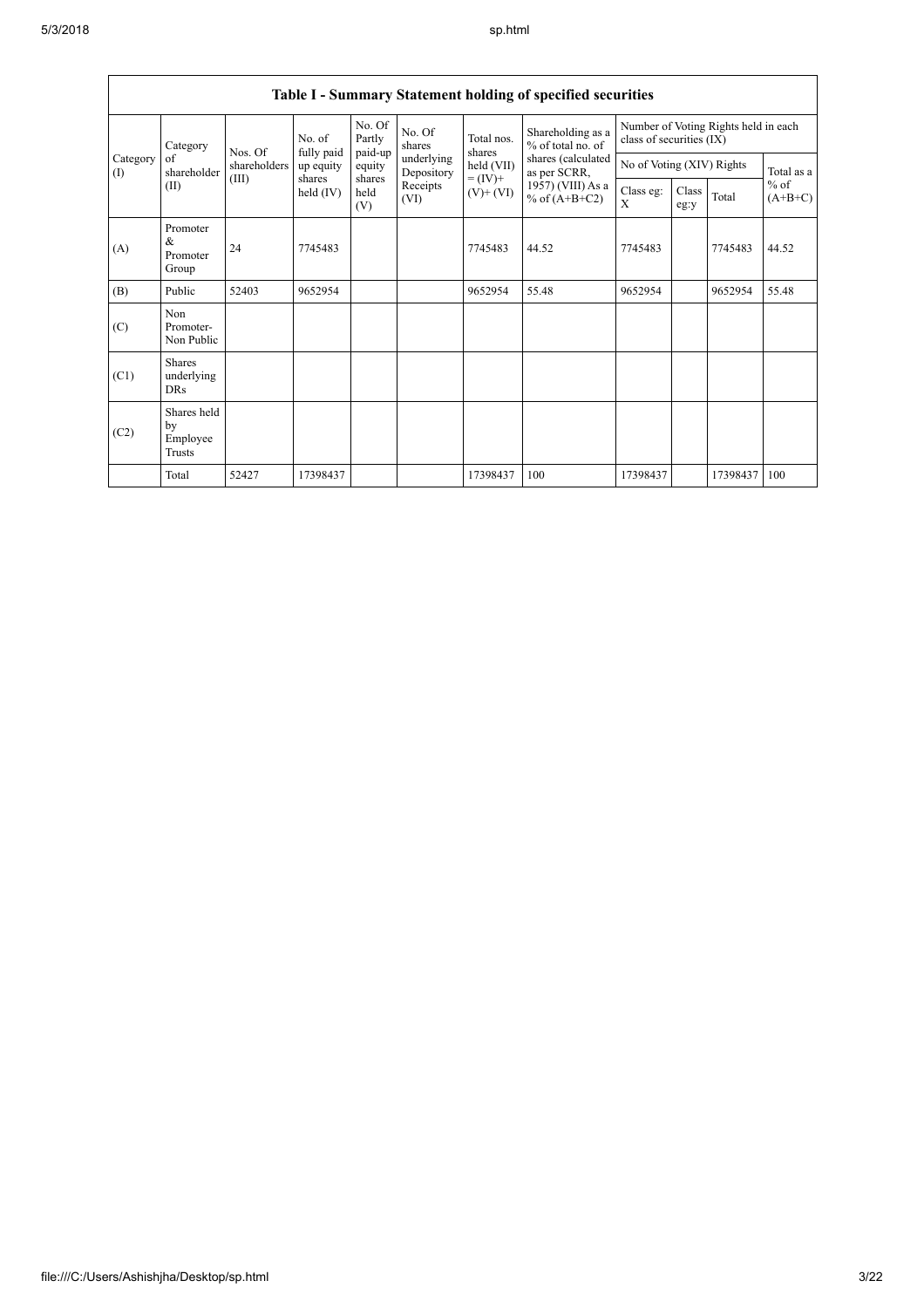|                 |                                               |                                                      |                                                                             |                                                                                                               | Table I - Summary Statement holding of specified securities                                |                                        |                                                         |                                                                               |                                                          |                                       |
|-----------------|-----------------------------------------------|------------------------------------------------------|-----------------------------------------------------------------------------|---------------------------------------------------------------------------------------------------------------|--------------------------------------------------------------------------------------------|----------------------------------------|---------------------------------------------------------|-------------------------------------------------------------------------------|----------------------------------------------------------|---------------------------------------|
| Category<br>(1) | Category<br>$\alpha$ f<br>shareholder<br>(II) | No. Of<br><b>Shares</b><br>Underlying<br>Outstanding | No. of<br><b>Shares</b><br>Underlying<br>Outstanding<br>Warrants<br>$(X_i)$ | No. Of Shares<br>Underlying<br>Outstanding<br>convertible<br>securities and<br>No. Of<br>Warrants (Xi)<br>(a) | Shareholding , as a $\%$<br>assuming full<br>conversion of<br>convertible securities (     | Number of<br>Locked in<br>shares (XII) |                                                         | Number of<br><b>Shares</b><br>pledged or<br>otherwise<br>encumbered<br>(XIII) |                                                          | Number of<br>equity shares<br>held in |
|                 |                                               | convertible<br>securities<br>(X)                     |                                                                             |                                                                                                               | as a percentage of<br>diluted share capital)<br>$(XI) = (VII)+(X) As a %$<br>of $(A+B+C2)$ | No.<br>(a)                             | As a<br>$%$ of<br>total<br><b>Shares</b><br>held<br>(b) | No.<br>(a)                                                                    | As a<br>$\%$ of<br>total<br><b>Shares</b><br>held<br>(b) | dematerialized<br>form $(XIV)$        |
| (A)             | Promoter<br>&<br>Promoter<br>Group            |                                                      |                                                                             |                                                                                                               | 44.52                                                                                      |                                        |                                                         |                                                                               |                                                          | 7745483                               |
| (B)             | Public                                        |                                                      |                                                                             |                                                                                                               | 55.48                                                                                      |                                        |                                                         |                                                                               |                                                          | 9054891                               |
| (C)             | Non<br>Promoter-<br>Non Public                |                                                      |                                                                             |                                                                                                               |                                                                                            |                                        |                                                         |                                                                               |                                                          |                                       |
| (C1)            | <b>Shares</b><br>underlying<br><b>DRs</b>     |                                                      |                                                                             |                                                                                                               |                                                                                            |                                        |                                                         |                                                                               |                                                          |                                       |
| (C2)            | Shares held<br>by<br>Employee<br>Trusts       |                                                      |                                                                             |                                                                                                               |                                                                                            |                                        |                                                         |                                                                               |                                                          |                                       |
|                 | Total                                         |                                                      |                                                                             |                                                                                                               | 100                                                                                        |                                        |                                                         |                                                                               |                                                          | 16800374                              |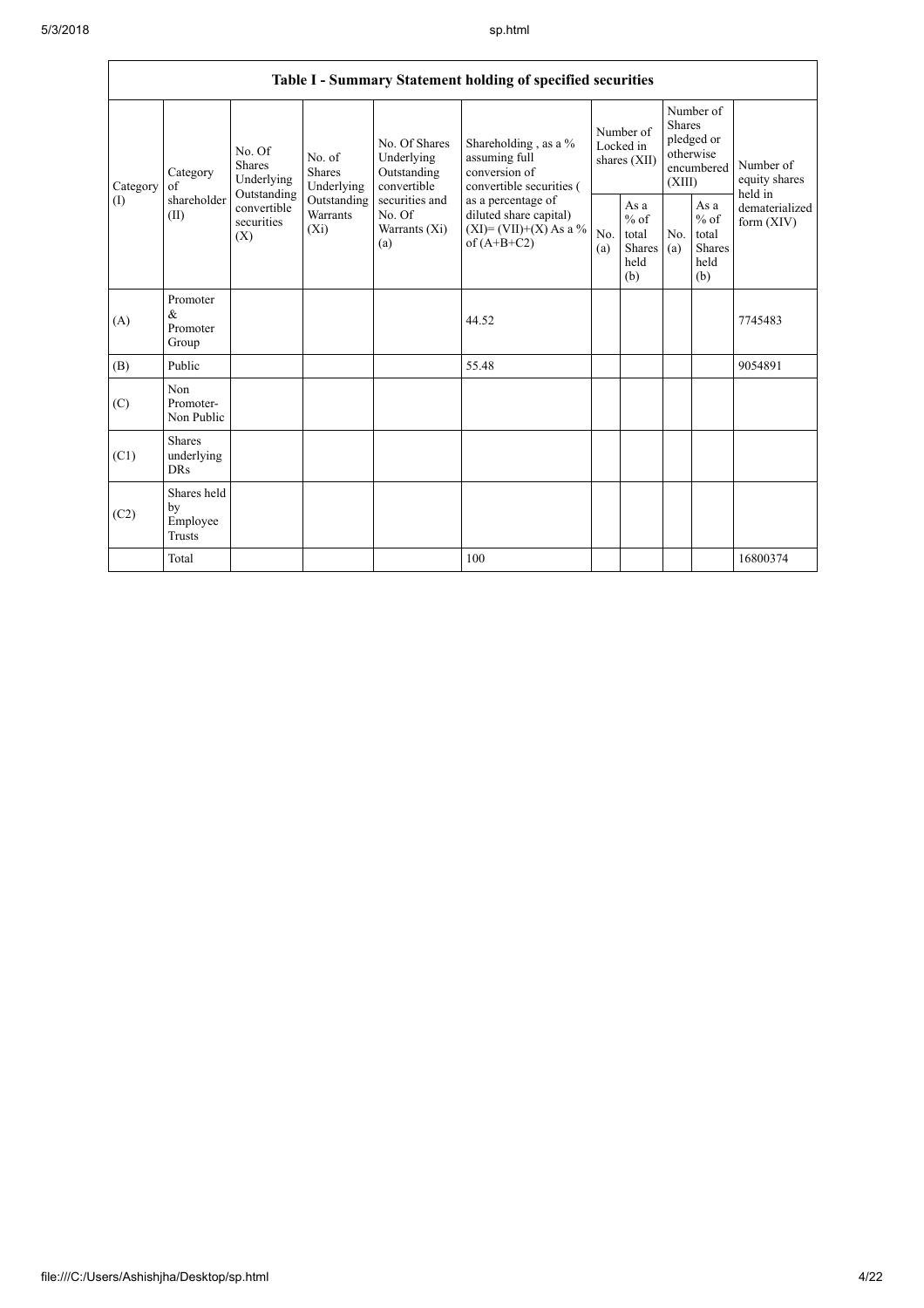$\overline{1}$ 

| Table II - Statement showing shareholding pattern of the Promoter and Promoter Group           |                                                                                                                     |                                  |                                   |                       |                                    |                             |                                           |                           |               |                                      |                           |
|------------------------------------------------------------------------------------------------|---------------------------------------------------------------------------------------------------------------------|----------------------------------|-----------------------------------|-----------------------|------------------------------------|-----------------------------|-------------------------------------------|---------------------------|---------------|--------------------------------------|---------------------------|
|                                                                                                |                                                                                                                     |                                  | No. of                            | No.<br>Of<br>Partly   | No. Of                             | Total nos.                  | Shareholding<br>as a % of<br>total no. of | class of securities (IX)  |               | Number of Voting Rights held in each |                           |
| Sr.                                                                                            | Category &<br>Name of the<br>Shareholders (I)                                                                       | Nos. Of<br>shareholders<br>(III) | fully paid<br>up equity<br>shares | paid-<br>up<br>equity | shares<br>underlying<br>Depository | shares<br>held<br>$(VII) =$ | shares<br>(calculated as<br>per SCRR,     | No of Voting (XIV) Rights |               |                                      | Total<br>as a %<br>of     |
|                                                                                                |                                                                                                                     |                                  | held (IV)                         | shares<br>held<br>(V) | Receipts<br>(VI)                   | $(IV)$ +<br>$(V)+(VI)$      | 1957) (VIII)<br>As a % of<br>$(A+B+C2)$   | Class eg:<br>X            | Class<br>eg:y | Total                                | Total<br>Voting<br>rights |
| A                                                                                              | Table II - Statement showing shareholding pattern of the Promoter and Promoter Group                                |                                  |                                   |                       |                                    |                             |                                           |                           |               |                                      |                           |
| (1)                                                                                            | Indian                                                                                                              |                                  |                                   |                       |                                    |                             |                                           |                           |               |                                      |                           |
| (a)                                                                                            | Individuals/Hindu<br>undivided Family                                                                               | 12                               | 140900                            |                       |                                    | 140900                      | 0.81                                      | 140900                    |               | 140900                               | 0.81                      |
| (d)                                                                                            | Any Other<br>(specify)                                                                                              | 12                               | 7604583                           |                       |                                    | 7604583                     | 43.71                                     | 7604583                   |               | 7604583                              | 43.71                     |
| Sub-Total<br>(A)(1)                                                                            |                                                                                                                     | 24                               | 7745483                           |                       |                                    | 7745483                     | 44.52                                     | 7745483                   |               | 7745483                              | 44.52                     |
| (2)                                                                                            | Foreign                                                                                                             |                                  |                                   |                       |                                    |                             |                                           |                           |               |                                      |                           |
| Total<br>Shareholding<br>of Promoter<br>and<br>Promoter<br>Group $(A)=$<br>$(A)(1)+(A)$<br>(2) |                                                                                                                     | 24                               | 7745483                           |                       |                                    | 7745483                     | 44.52                                     | 7745483                   |               | 7745483                              | 44.52                     |
| $\, {\bf B}$                                                                                   | Table III - Statement showing shareholding pattern of the Public shareholder                                        |                                  |                                   |                       |                                    |                             |                                           |                           |               |                                      |                           |
| (1)                                                                                            | Institutions                                                                                                        |                                  |                                   |                       |                                    |                             |                                           |                           |               |                                      |                           |
| (a)                                                                                            | Mutual Funds                                                                                                        | $\mathfrak{Z}$                   | 151                               |                       |                                    | 151                         | $\boldsymbol{0}$                          | 151                       |               | 151                                  | $\boldsymbol{0}$          |
| (e)                                                                                            | Foreign Portfolio<br>Investors                                                                                      | $\mathbf{1}$                     | 15472                             |                       |                                    | 15472                       | 0.09                                      | 15472                     |               | 15472                                | 0.09                      |
| (f)                                                                                            | Financial<br>Institutions/<br>Banks                                                                                 | 23                               | 2975                              |                       |                                    | 2975                        | 0.02                                      | 2975                      |               | 2975                                 | 0.02                      |
| (g)                                                                                            | Insurance<br>Companies                                                                                              | 1                                | 1240679                           |                       |                                    | 1240679                     | 7.13                                      | 1240679                   |               | 1240679                              | 7.13                      |
| Sub-Total<br>(B)(1)                                                                            |                                                                                                                     | 28                               | 1259277                           |                       |                                    | 1259277                     | 7.24                                      | 1259277                   |               | 1259277                              | 7.24                      |
| (3)                                                                                            | Non-institutions                                                                                                    |                                  |                                   |                       |                                    |                             |                                           |                           |               |                                      |                           |
| (a(i))                                                                                         | Individuals -<br>i.Individual<br>shareholders<br>holding nominal<br>share capital up<br>to Rs. 2 lakhs.             | 50990                            | 2627560                           |                       |                                    | 2627560                     | 15.1                                      | 2627560                   |               | 2627560                              | 15.1                      |
| (a(ii))                                                                                        | Individuals - ii.<br>Individual<br>shareholders<br>holding nominal<br>share capital in<br>excess of Rs. 2<br>lakhs. | 5                                | 274296                            |                       |                                    | 274296                      | 1.58                                      | 274296                    |               | 274296                               | 1.58                      |
| (b)                                                                                            | NBFCs registered<br>with RBI                                                                                        | $\overline{c}$                   | 3318930                           |                       |                                    | 3318930                     | 19.08                                     | 3318930                   |               | 3318930                              | 19.08                     |
| (e)                                                                                            | Any Other<br>(specify)                                                                                              | 1378                             | 2172891                           |                       |                                    | 2172891                     | 12.49                                     | 2172891                   |               | 2172891                              | 12.49                     |
| Sub-Total<br>(B)(3)                                                                            |                                                                                                                     | 52375                            | 8393677                           |                       |                                    | 8393677                     | 48.24                                     | 8393677                   |               | 8393677                              | 48.24                     |
| <b>Total Public</b><br>Shareholding<br>$(B)=(B)(1)+$<br>$(B)(2)+(B)$<br>(3)                    |                                                                                                                     | 52403                            | 9652954                           |                       |                                    | 9652954                     | 55.48                                     | 9652954                   |               | 9652954                              | 55.48                     |
| ${\bf C}$                                                                                      | Table IV - Statement showing shareholding pattern of the Non Promoter- Non Public shareholder                       |                                  |                                   |                       |                                    |                             |                                           |                           |               |                                      |                           |
| Total (<br>$A+B+C2$ )                                                                          |                                                                                                                     | 52427                            | 17398437                          |                       |                                    | 17398437                    | 100                                       | 17398437                  |               | 17398437                             | 100                       |
| Total<br>$(A+B+C)$                                                                             |                                                                                                                     | 52427                            | 17398437                          |                       |                                    | 17398437                    | 100                                       | 17398437                  |               | 17398437                             | 100                       |

 $\overline{\mathbf{1}}$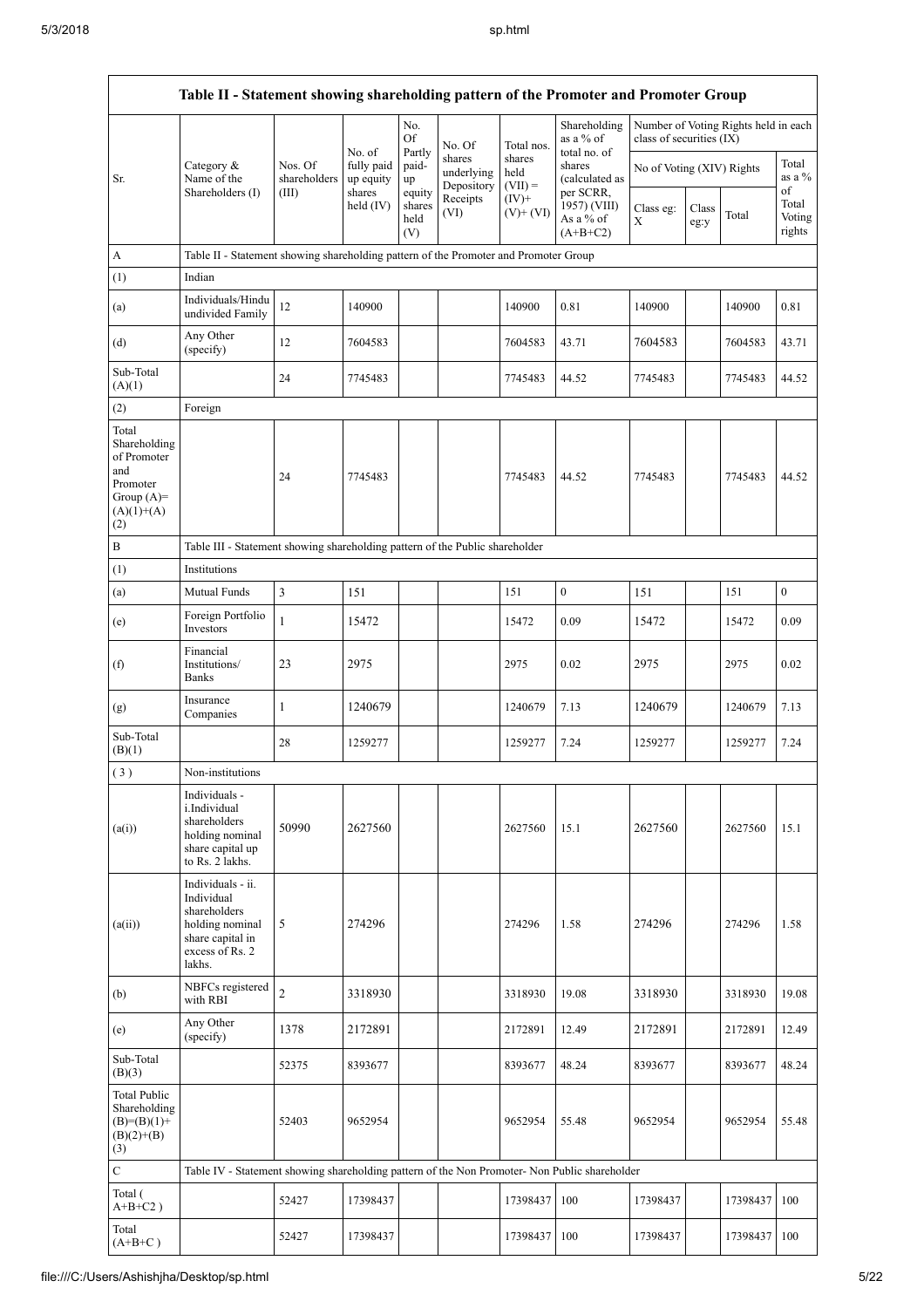$\mathbf{r}$ 

| Table II - Statement showing shareholding pattern of the Promoter and Promoter Group    |                                                                                               |                                       |                                                           |                                                                                      |  |                                                         |                         |                                                          |                                       |  |
|-----------------------------------------------------------------------------------------|-----------------------------------------------------------------------------------------------|---------------------------------------|-----------------------------------------------------------|--------------------------------------------------------------------------------------|--|---------------------------------------------------------|-------------------------|----------------------------------------------------------|---------------------------------------|--|
| Sr.                                                                                     | No. Of<br><b>Shares</b><br>Underlying<br>Outstanding                                          | No. of<br><b>Shares</b><br>Underlying | No. Of Shares<br>Underlying<br>Outstanding<br>convertible | Shareholding, as a %<br>assuming full conversion of<br>convertible securities (as a  |  | Number of<br>Locked in<br>shares (XII)                  | <b>Shares</b><br>(XIII) | Number of<br>pledged or<br>otherwise<br>encumbered       | Number of<br>equity shares<br>held in |  |
|                                                                                         | convertible<br>securities<br>(X)                                                              | Outstanding<br>Warrants<br>$(X_i)$    | securities and<br>No. Of Warrants<br>(Xi)(a)              | percentage of diluted share<br>capital) $(XI) = (VII)+(X) As$<br>a % of $(A+B+C2)$   |  | As a<br>$%$ of<br>No.<br>total<br>Shares<br>held<br>(b) | No.<br>(a)              | As a<br>$\%$ of<br>total<br><b>Shares</b><br>held<br>(b) | dematerialized<br>form $(XIV)$        |  |
| $\mathbf{A}$                                                                            |                                                                                               |                                       |                                                           | Table II - Statement showing shareholding pattern of the Promoter and Promoter Group |  |                                                         |                         |                                                          |                                       |  |
| (1)                                                                                     | Indian                                                                                        |                                       |                                                           |                                                                                      |  |                                                         |                         |                                                          |                                       |  |
| (a)                                                                                     |                                                                                               |                                       |                                                           | 0.81                                                                                 |  |                                                         |                         |                                                          | 140900                                |  |
| (d)                                                                                     |                                                                                               |                                       |                                                           | 43.71                                                                                |  |                                                         |                         |                                                          | 7604583                               |  |
| Sub-Total (A)<br>(1)                                                                    |                                                                                               |                                       |                                                           | 44.52                                                                                |  |                                                         |                         |                                                          | 7745483                               |  |
| (2)                                                                                     | Foreign                                                                                       |                                       |                                                           |                                                                                      |  |                                                         |                         |                                                          |                                       |  |
| Total<br>Shareholding<br>of Promoter<br>and Promoter<br>Group $(A)=$<br>$(A)(1)+(A)(2)$ |                                                                                               |                                       |                                                           | 44.52                                                                                |  |                                                         |                         |                                                          | 7745483                               |  |
| $\, {\bf B}$                                                                            |                                                                                               |                                       |                                                           | Table III - Statement showing shareholding pattern of the Public shareholder         |  |                                                         |                         |                                                          |                                       |  |
| (1)                                                                                     | Institutions                                                                                  |                                       |                                                           |                                                                                      |  |                                                         |                         |                                                          |                                       |  |
| (a)                                                                                     |                                                                                               |                                       |                                                           | $\boldsymbol{0}$                                                                     |  |                                                         |                         |                                                          | 101                                   |  |
| (e)                                                                                     |                                                                                               |                                       |                                                           | 0.09                                                                                 |  |                                                         |                         |                                                          | 15472                                 |  |
| (f)                                                                                     |                                                                                               |                                       |                                                           | 0.02                                                                                 |  |                                                         |                         |                                                          | 1850                                  |  |
| (g)                                                                                     |                                                                                               |                                       |                                                           | 7.13                                                                                 |  |                                                         |                         |                                                          | 1240679                               |  |
| Sub-Total (B)<br>(1)                                                                    |                                                                                               |                                       |                                                           | 7.24                                                                                 |  |                                                         |                         |                                                          | 1258102                               |  |
| (3)                                                                                     | Non-institutions                                                                              |                                       |                                                           |                                                                                      |  |                                                         |                         |                                                          |                                       |  |
| (a(i))                                                                                  |                                                                                               |                                       |                                                           | 15.1                                                                                 |  |                                                         |                         |                                                          | 2056092                               |  |
| (a(ii))                                                                                 |                                                                                               |                                       |                                                           | 1.58                                                                                 |  |                                                         |                         |                                                          | 274296                                |  |
| (b)                                                                                     |                                                                                               |                                       |                                                           | 19.08                                                                                |  |                                                         |                         |                                                          | 3318930                               |  |
| (e)                                                                                     |                                                                                               |                                       |                                                           | 12.49                                                                                |  |                                                         |                         |                                                          | 2147471                               |  |
| Sub-Total (B)<br>(3)                                                                    |                                                                                               |                                       |                                                           | 48.24                                                                                |  |                                                         |                         |                                                          | 7796789                               |  |
| <b>Total Public</b><br>Shareholding<br>$(B)= (B)(1) +$<br>$(B)(2)+(B)(3)$               |                                                                                               |                                       |                                                           | 55.48                                                                                |  |                                                         |                         |                                                          | 9054891                               |  |
| $\mathbf C$                                                                             | Table IV - Statement showing shareholding pattern of the Non Promoter- Non Public shareholder |                                       |                                                           |                                                                                      |  |                                                         |                         |                                                          |                                       |  |
| Total (<br>$A+B+C2$ )                                                                   |                                                                                               |                                       |                                                           | 100                                                                                  |  |                                                         |                         |                                                          | 16800374                              |  |
| Total (A+B+C<br>$\lambda$                                                               |                                                                                               |                                       |                                                           | 100                                                                                  |  |                                                         |                         |                                                          | 16800374                              |  |

 $\overline{\phantom{a}}$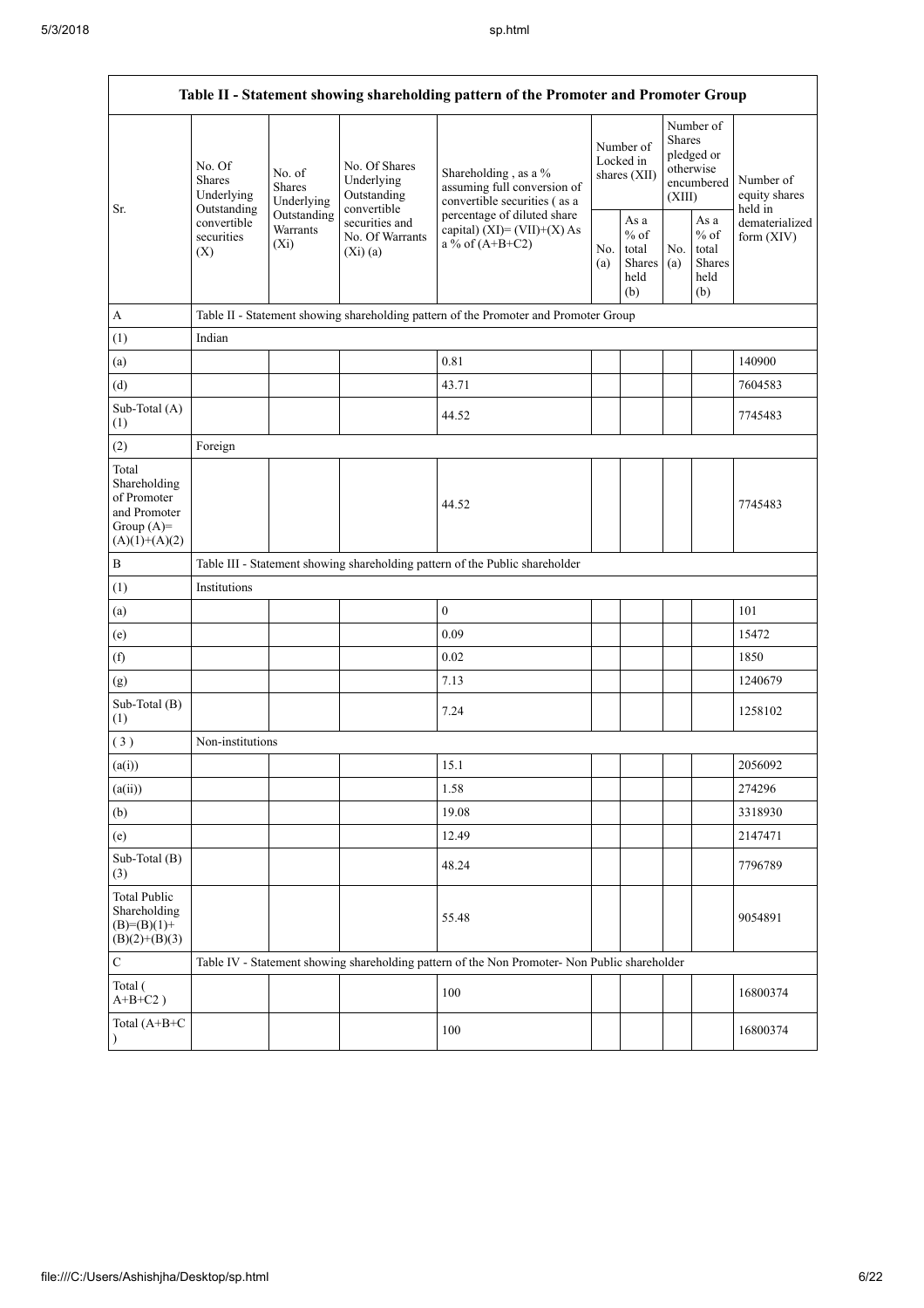| Searial No.                                                                                                                                                                              | $\mathbf{1}$                                                    | $\overline{c}$                              | $\mathfrak{Z}$    | $\overline{4}$                      | $\sqrt{5}$                      | $\sqrt{6}$                        | $\boldsymbol{7}$          |
|------------------------------------------------------------------------------------------------------------------------------------------------------------------------------------------|-----------------------------------------------------------------|---------------------------------------------|-------------------|-------------------------------------|---------------------------------|-----------------------------------|---------------------------|
| Name of the<br>Shareholders (I)                                                                                                                                                          | TILAK DHAR-<br>KARTA(L.<br><b>BANSI DHAR &amp;</b><br>SONS-HUF) | <b>SUMAN</b><br><b>BANSI</b><br><b>DHAR</b> | <b>TILAK DHAR</b> | <b>URVASHI</b><br><b>TILAK DHAR</b> | <b>KARUNA</b><br><b>SHRIRAM</b> | <b>MADHAV B</b><br><b>SHRIRAM</b> | ALOK B.<br><b>SHRIRAM</b> |
| PAN(II)                                                                                                                                                                                  | AAAHL0339P                                                      | AAFPD3845D                                  | AAHPD8761A        | AAHPD8762D                          | AAIPK5135E                      | ABBPS9043F                        | ABBPS9044C                |
| No. of fully paid<br>up equity shares<br>$\text{held} (IV)$                                                                                                                              | 53916                                                           | 56812                                       | 11816             | 521                                 | 4346                            | 66                                | 8536                      |
| No. Of Partly paid-<br>up equity shares<br>held(V)                                                                                                                                       |                                                                 |                                             |                   |                                     |                                 |                                   |                           |
| No. Of shares<br>underlying<br>Depository<br>Receipts (VI)                                                                                                                               |                                                                 |                                             |                   |                                     |                                 |                                   |                           |
| Total nos. shares<br>held $(VII) = (IV) +$<br>$(V)$ + $(VI)$                                                                                                                             | 53916                                                           | 56812                                       | 11816             | 521                                 | 4346                            | 66                                | 8536                      |
| Shareholding as a<br>% of total no. of<br>shares (calculated<br>as per SCRR,<br>1957) (VIII) As a<br>% of $(A+B+C2)$                                                                     | 0.31                                                            | 0.33                                        | 0.07              | $\boldsymbol{0}$                    | 0.02                            | $\boldsymbol{0}$                  | 0.05                      |
|                                                                                                                                                                                          | Number of Voting Rights held in each class of securities (IX)   |                                             |                   |                                     |                                 |                                   |                           |
| Class eg:X                                                                                                                                                                               | 53916                                                           | 56812                                       | 11816             | 521                                 | 4346                            | 66                                | 8536                      |
| Class eg:y                                                                                                                                                                               |                                                                 |                                             |                   |                                     |                                 |                                   |                           |
| Total                                                                                                                                                                                    | 53916                                                           | 56812                                       | 11816             | 521                                 | 4346                            | 66                                | 8536                      |
| Total as a % of<br>Total Voting rights                                                                                                                                                   | 0.31                                                            | 0.33                                        | 0.07              | $\mathbf{0}$                        | 0.02                            | $\mathbf{0}$                      | 0.05                      |
| No. Of Shares<br>Underlying<br>Outstanding<br>convertible<br>securities (X)                                                                                                              |                                                                 |                                             |                   |                                     |                                 |                                   |                           |
| No. of Shares<br>Underlying<br>Outstanding<br>Warrants (Xi)                                                                                                                              |                                                                 |                                             |                   |                                     |                                 |                                   |                           |
| No. Of Shares<br>Underlying<br>Outstanding<br>convertible<br>securities and No.<br>Of Warrants (Xi)<br>(a)                                                                               |                                                                 |                                             |                   |                                     |                                 |                                   |                           |
| Shareholding, as a<br>% assuming full<br>conversion of<br>convertible<br>securities (as a<br>percentage of<br>diluted share<br>capital) (XI)=<br>$(VII)+(Xi)(a)$ As a<br>% of $(A+B+C2)$ | 0.31                                                            | 0.33                                        | 0.07              | $\boldsymbol{0}$                    | 0.02                            | $\boldsymbol{0}$                  | 0.05                      |
| Number of Locked in shares (XII)                                                                                                                                                         |                                                                 |                                             |                   |                                     |                                 |                                   |                           |
| No. (a)                                                                                                                                                                                  |                                                                 |                                             |                   |                                     |                                 |                                   |                           |
| As a % of total<br>Shares held (b)                                                                                                                                                       |                                                                 |                                             |                   |                                     |                                 |                                   |                           |
|                                                                                                                                                                                          | Number of Shares pledged or otherwise encumbered (XIII)         |                                             |                   |                                     |                                 |                                   |                           |
| No. (a)                                                                                                                                                                                  |                                                                 |                                             |                   |                                     |                                 |                                   |                           |
| As a % of total<br>Shares held (b)                                                                                                                                                       |                                                                 |                                             |                   |                                     |                                 |                                   |                           |
| Number of equity<br>shares held in<br>dematerialized                                                                                                                                     | 53916                                                           | 56812                                       | 11816             | 521                                 | 4346                            | 66                                | 8536                      |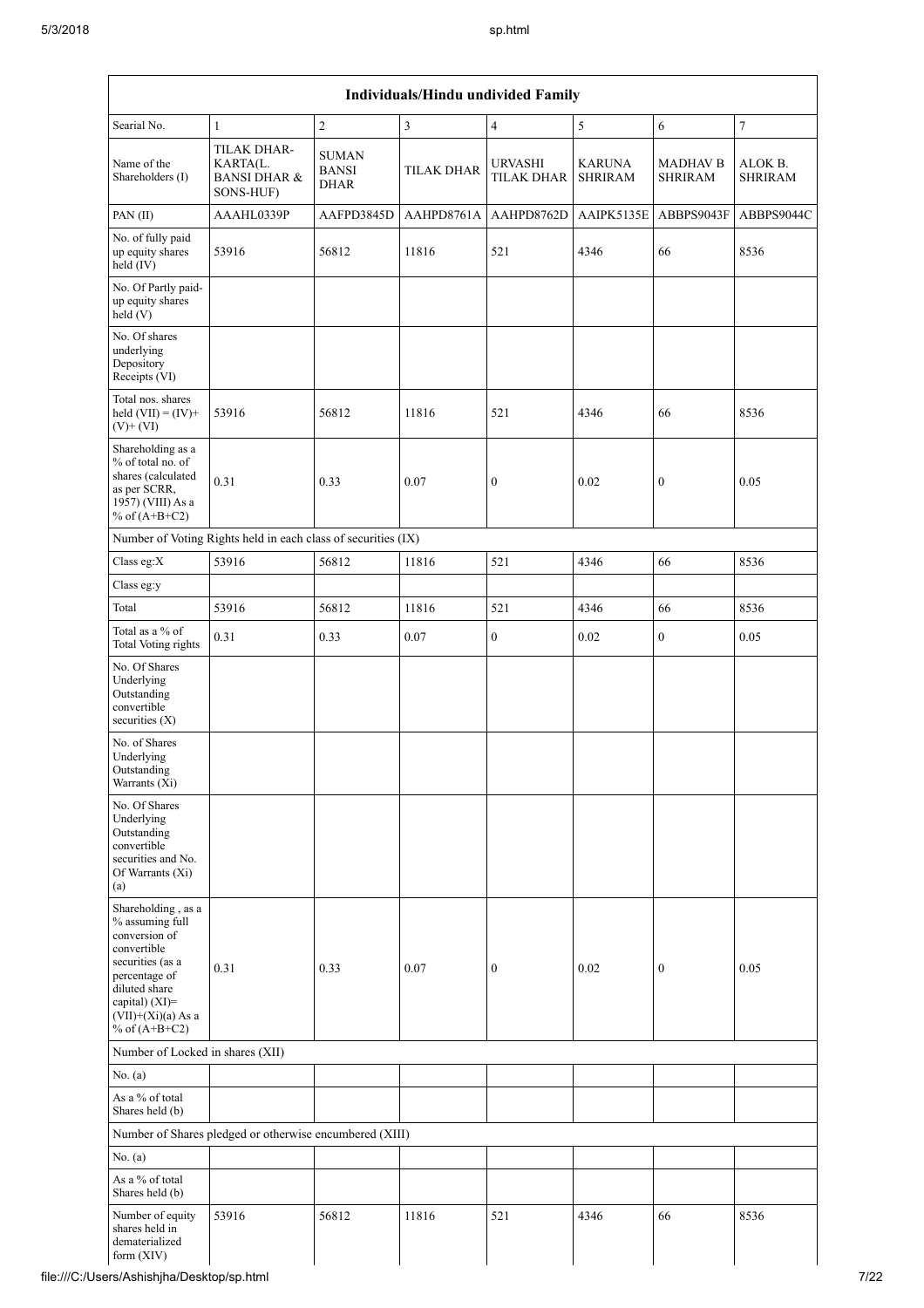| Reason for not providing PAN    |                |                   |          |                   |                   |          |          |  |  |  |
|---------------------------------|----------------|-------------------|----------|-------------------|-------------------|----------|----------|--|--|--|
| Reason for not<br>providing PAN |                |                   |          |                   |                   |          |          |  |  |  |
| Shareholder type                | Promoter Group | Promoter<br>Group | Promoter | Promoter<br>Group | Promoter<br>Group | Promoter | Promoter |  |  |  |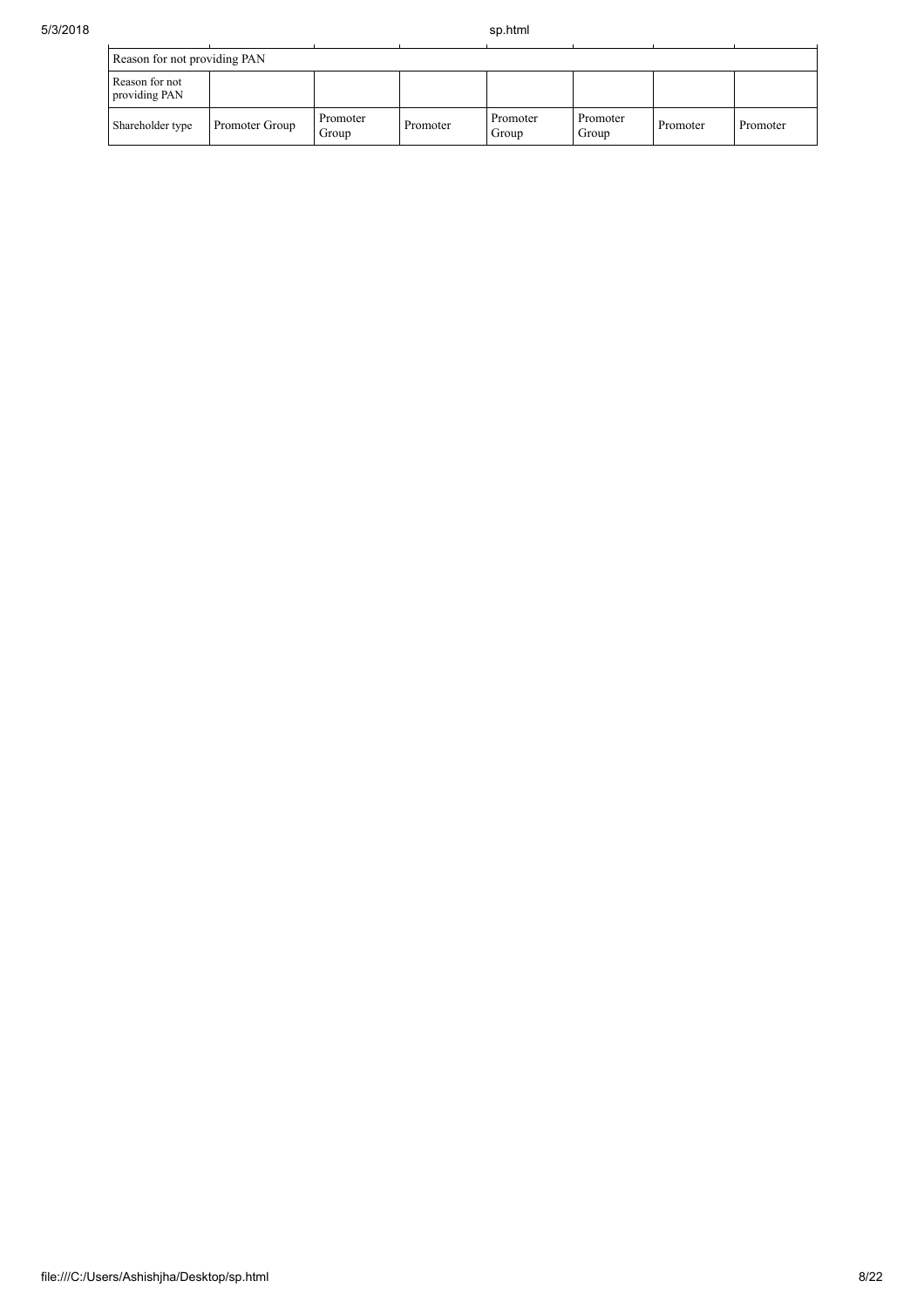| Individuals/Hindu undivided Family                                                                                                                                                       |                                |                                                               |                              |                   |                                 |                          |  |  |  |
|------------------------------------------------------------------------------------------------------------------------------------------------------------------------------------------|--------------------------------|---------------------------------------------------------------|------------------------------|-------------------|---------------------------------|--------------------------|--|--|--|
| Searial No.                                                                                                                                                                              | 8                              | 9                                                             | 10                           | 11                | 12                              |                          |  |  |  |
| Name of the<br>Shareholders (I)                                                                                                                                                          | <b>DIVYA</b><br><b>SHRIRAM</b> | <b>RUDRA</b><br><b>SHRIRAM</b>                                | <b>AKSHAY</b><br><b>DHAR</b> | <b>ADITI DHAR</b> | <b>KANIKA</b><br><b>SHRIRAM</b> | Click here to go<br>back |  |  |  |
| PAN(II)                                                                                                                                                                                  | ABCPS9941B                     | CEAPS0244G                                                    | AGNPD2509G                   | AKSPD8434D        | AUZPS7320L                      | Total                    |  |  |  |
| No. of fully paid<br>up equity shares<br>held (IV)                                                                                                                                       | 87                             | 100                                                           | 100                          | 100               | 4500                            | 140900                   |  |  |  |
| No. Of Partly paid-<br>up equity shares<br>held(V)                                                                                                                                       |                                |                                                               |                              |                   |                                 |                          |  |  |  |
| No. Of shares<br>underlying<br>Depository<br>Receipts (VI)                                                                                                                               |                                |                                                               |                              |                   |                                 |                          |  |  |  |
| Total nos. shares<br>held $(VII) = (IV) +$<br>$(V)$ + $(VI)$                                                                                                                             | 87                             | 100                                                           | 100                          | 100               | 4500                            | 140900                   |  |  |  |
| Shareholding as a<br>% of total no. of<br>shares (calculated<br>as per SCRR,<br>1957) (VIII) As a<br>% of $(A+B+C2)$                                                                     | $\mathbf{0}$                   | $\boldsymbol{0}$                                              | $\boldsymbol{0}$             | $\boldsymbol{0}$  | 0.03                            | 0.81                     |  |  |  |
|                                                                                                                                                                                          |                                | Number of Voting Rights held in each class of securities (IX) |                              |                   |                                 |                          |  |  |  |
| Class eg: $X$                                                                                                                                                                            | 87                             | 100                                                           | 100                          | 100               | 4500                            | 140900                   |  |  |  |
| Class eg:y                                                                                                                                                                               |                                |                                                               |                              |                   |                                 |                          |  |  |  |
| Total                                                                                                                                                                                    | 87                             | 100                                                           | 100                          | 100               | 4500                            | 140900                   |  |  |  |
| Total as a % of<br>Total Voting rights                                                                                                                                                   | $\mathbf{0}$                   | $\boldsymbol{0}$                                              | $\boldsymbol{0}$             | $\boldsymbol{0}$  | 0.03                            | $0.81\,$                 |  |  |  |
| No. Of Shares<br>Underlying<br>Outstanding<br>convertible<br>securities (X)                                                                                                              |                                |                                                               |                              |                   |                                 |                          |  |  |  |
| No. of Shares<br>Underlying<br>Outstanding<br>Warrants (Xi)                                                                                                                              |                                |                                                               |                              |                   |                                 |                          |  |  |  |
| No. Of Shares<br>Underlying<br>Outstanding<br>convertible<br>securities and No.<br>Of Warrants (Xi)<br>(a)                                                                               |                                |                                                               |                              |                   |                                 |                          |  |  |  |
| Shareholding, as a<br>% assuming full<br>conversion of<br>convertible<br>securities (as a<br>percentage of<br>diluted share<br>capital) (XI)=<br>$(VII)+(Xi)(a)$ As a<br>% of $(A+B+C2)$ | $\boldsymbol{0}$               | $\boldsymbol{0}$                                              | $\boldsymbol{0}$             | $\boldsymbol{0}$  | 0.03                            | 0.81                     |  |  |  |
| Number of Locked in shares (XII)                                                                                                                                                         |                                |                                                               |                              |                   |                                 |                          |  |  |  |
| No. (a)                                                                                                                                                                                  |                                |                                                               |                              |                   |                                 |                          |  |  |  |
| As a % of total<br>Shares held (b)                                                                                                                                                       |                                |                                                               |                              |                   |                                 |                          |  |  |  |
|                                                                                                                                                                                          |                                | Number of Shares pledged or otherwise encumbered (XIII)       |                              |                   |                                 |                          |  |  |  |
| No. (a)                                                                                                                                                                                  |                                |                                                               |                              |                   |                                 |                          |  |  |  |
| As a % of total<br>Shares held (b)                                                                                                                                                       |                                |                                                               |                              |                   |                                 |                          |  |  |  |
| Number of equity<br>shares held in<br>dematerialized<br>form (XIV)                                                                                                                       | 87                             | 100                                                           | 100                          | 100               | 4500                            | 140900                   |  |  |  |
| Reason for not providing PAN                                                                                                                                                             |                                |                                                               |                              |                   |                                 |                          |  |  |  |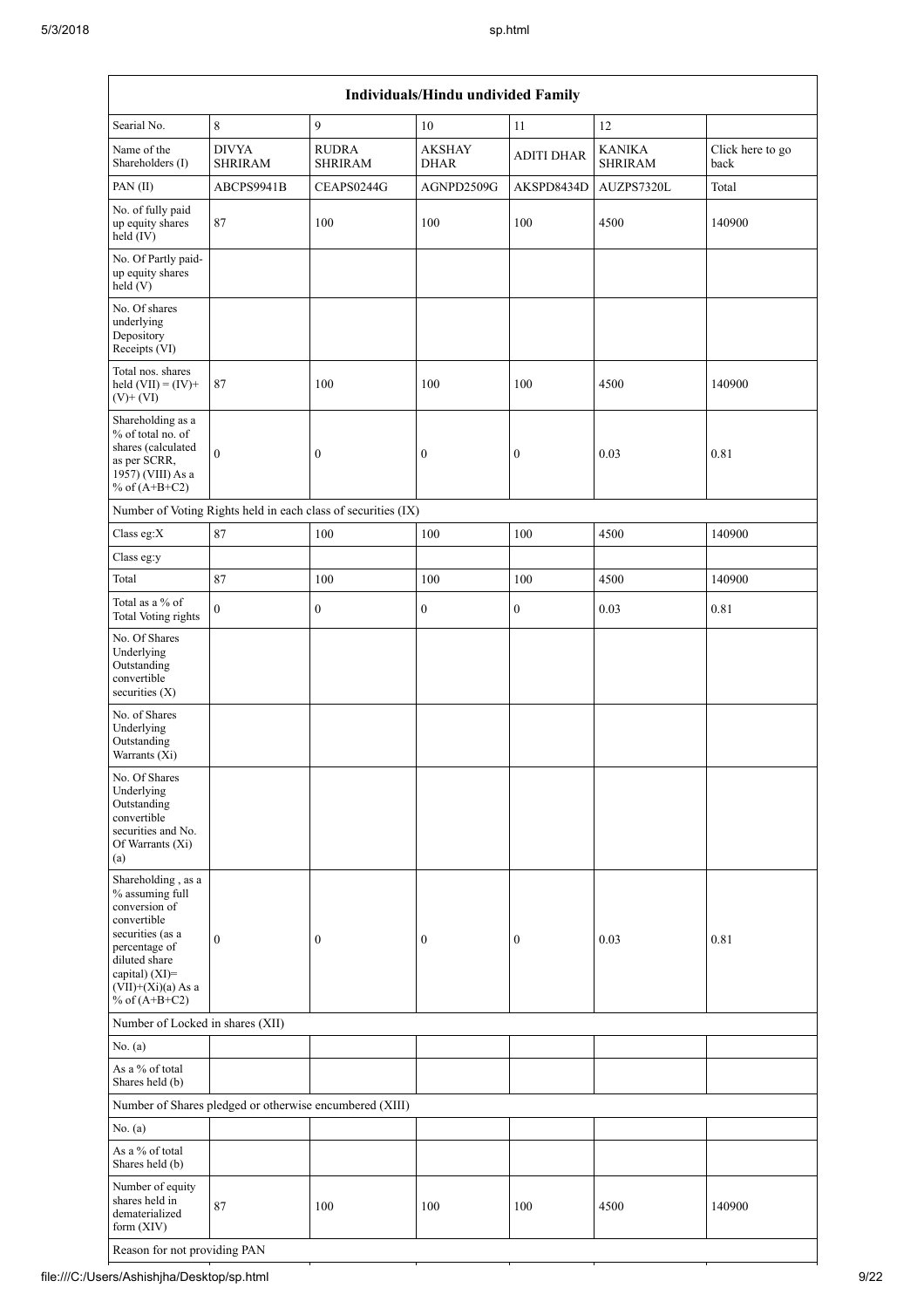| Reason for not<br>providing PAN |                |                |                |                   |                |  |
|---------------------------------|----------------|----------------|----------------|-------------------|----------------|--|
| Shareholder type                | Promoter Group | Promoter Group | Promoter Group | Promoter<br>Group | Promoter Group |  |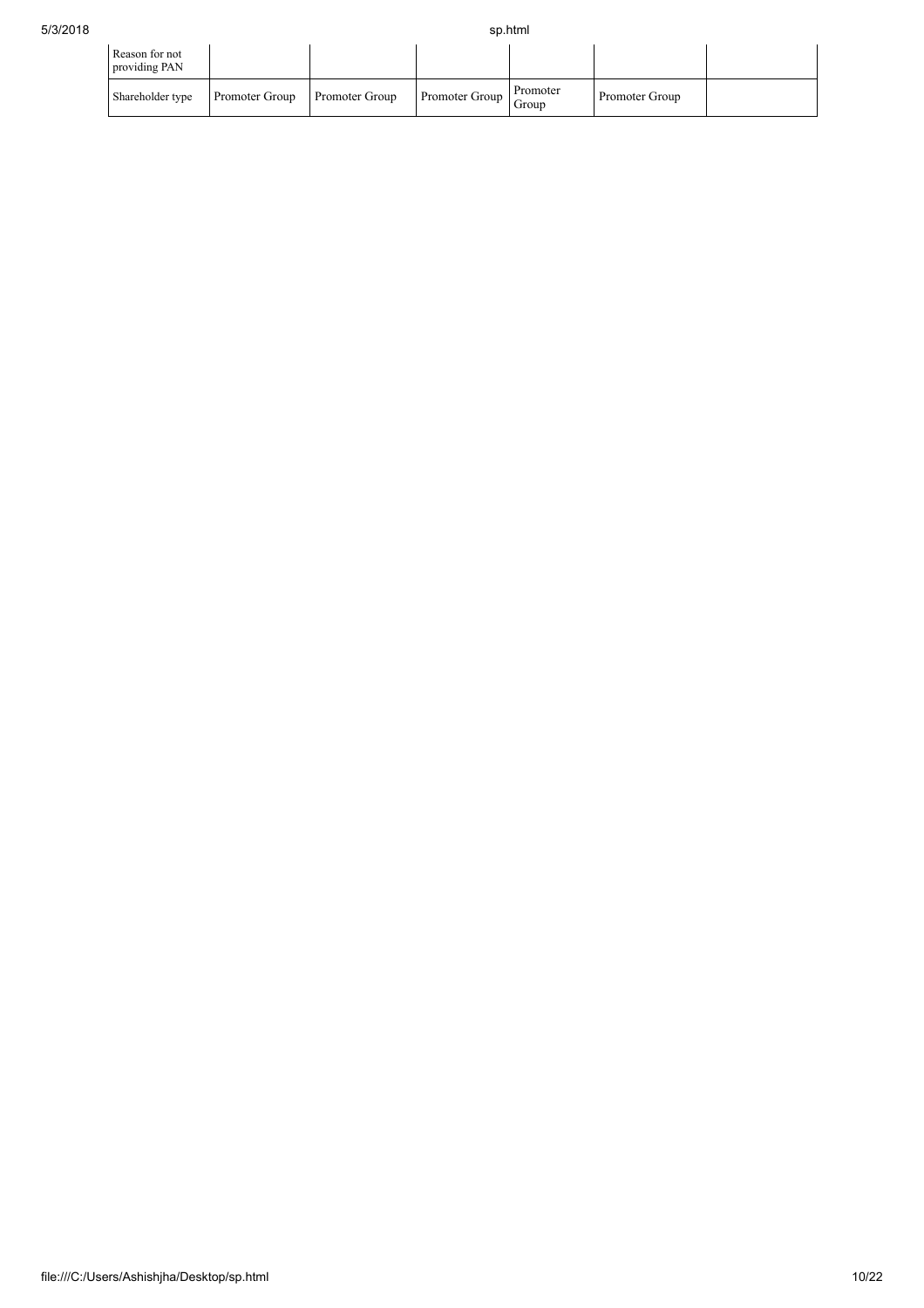|                                                                                                                                                                                                    | Any Other (specify)                                           |                                                  |                                                  |                                                |                                                |                                      |                                                            |  |  |  |  |
|----------------------------------------------------------------------------------------------------------------------------------------------------------------------------------------------------|---------------------------------------------------------------|--------------------------------------------------|--------------------------------------------------|------------------------------------------------|------------------------------------------------|--------------------------------------|------------------------------------------------------------|--|--|--|--|
| Searial No.                                                                                                                                                                                        | $\mathbf{1}$                                                  | $\overline{2}$                                   | 3                                                | 4                                              | $\sqrt{5}$                                     | 6                                    | 7                                                          |  |  |  |  |
| Category                                                                                                                                                                                           | <b>Bodies</b><br>Corporate                                    | <b>Bodies</b><br>Corporate                       | <b>Bodies</b><br>Corporate                       | <b>Bodies</b><br>Corporate                     | <b>Bodies</b><br>Corporate                     | <b>Bodies</b><br>Corporate           | <b>Bodies</b><br>Corporate                                 |  |  |  |  |
| Name of the<br>Shareholders<br>(1)                                                                                                                                                                 | <b>BANTAM</b><br><b>ENTERPRISES</b><br>PVT LTD.               | <b>VERSA</b><br><b>TRADING</b><br><b>LIMITED</b> | <b>DIVINE</b><br><b>INVESTMENTS</b><br>PVT. LTD. | <b>DCM</b><br><b>HYUNDAI</b><br><b>LIMITED</b> | <b>GENTECH</b><br><b>CHEMICALS</b><br>PVT LTD. | H. R.<br><b>TRAVELS</b><br>PVT. LTD. | HI-VAC<br><b>WARES</b><br><b>PRIVATE</b><br><b>LIMITED</b> |  |  |  |  |
| PAN(II)                                                                                                                                                                                            | AAACB0346B                                                    | AAACD0109L                                       | AAACD0228L                                       | AAACD2712K                                     | AAACG0110C                                     | AAACH3123L                           | AAACH4278A                                                 |  |  |  |  |
| No. of the<br>Shareholders<br>(1)                                                                                                                                                                  | 1                                                             | 1                                                | $\mathbf{1}$                                     | 1                                              | $\mathbf{1}$                                   | 1                                    | 1                                                          |  |  |  |  |
| No. of fully<br>paid up equity<br>shares held<br>(IV)                                                                                                                                              | 1345320                                                       | 2224725                                          | 682493                                           | 4173                                           | 148506                                         | 575580                               | 715704                                                     |  |  |  |  |
| No. Of Partly<br>paid-up equity<br>shares held (V)                                                                                                                                                 |                                                               |                                                  |                                                  |                                                |                                                |                                      |                                                            |  |  |  |  |
| No. Of shares<br>underlying<br>Depository<br>Receipts (VI)                                                                                                                                         |                                                               |                                                  |                                                  |                                                |                                                |                                      |                                                            |  |  |  |  |
| Total nos.<br>shares held<br>$(VII) = (IV) +$<br>$(V)$ + $(VI)$                                                                                                                                    | 1345320                                                       | 2224725                                          | 682493                                           | 4173                                           | 148506                                         | 575580                               | 715704                                                     |  |  |  |  |
| Shareholding<br>as a % of total<br>no. of shares<br>(calculated as<br>per SCRR,<br>1957) (VIII) As<br>a % of<br>$(A+B+C2)$                                                                         | 7.73                                                          | 12.79                                            | 3.92                                             | 0.02                                           | 0.85                                           | 3.31                                 | 4.11                                                       |  |  |  |  |
|                                                                                                                                                                                                    | Number of Voting Rights held in each class of securities (IX) |                                                  |                                                  |                                                |                                                |                                      |                                                            |  |  |  |  |
| Class eg: X                                                                                                                                                                                        | 1345320                                                       | 2224725                                          | 682493                                           | 4173                                           | 148506                                         | 575580                               | 715704                                                     |  |  |  |  |
| Class eg:y                                                                                                                                                                                         |                                                               |                                                  |                                                  |                                                |                                                |                                      |                                                            |  |  |  |  |
| Total                                                                                                                                                                                              | 1345320                                                       | 2224725                                          | 682493                                           | 4173                                           | 148506                                         | 575580                               | 715704                                                     |  |  |  |  |
| Total as a % of<br><b>Total Voting</b><br>rights                                                                                                                                                   | 7.73                                                          | 12.79                                            | 3.92                                             | 0.02                                           | 0.85                                           | 3.31                                 | 4.11                                                       |  |  |  |  |
| No. Of Shares<br>Underlying<br>Outstanding<br>convertible<br>securities (X)                                                                                                                        |                                                               |                                                  |                                                  |                                                |                                                |                                      |                                                            |  |  |  |  |
| No. of Shares<br>Underlying<br>Outstanding<br>Warrants (Xi)                                                                                                                                        |                                                               |                                                  |                                                  |                                                |                                                |                                      |                                                            |  |  |  |  |
| No. Of Shares<br>Underlying<br>Outstanding<br>convertible<br>securities and<br>No. Of<br>Warrants (Xi)<br>(a)                                                                                      |                                                               |                                                  |                                                  |                                                |                                                |                                      |                                                            |  |  |  |  |
| Shareholding,<br>as a $\%$<br>assuming full<br>conversion of<br>convertible<br>securities (as a<br>percentage of<br>diluted share<br>capital) $(XI)$ =<br>$(VII)+(X)$ As a<br>$%$ of<br>$(A+B+C2)$ | 7.73                                                          | 12.79                                            | 3.92                                             | 0.02                                           | 0.85                                           | 3.31                                 | 4.11                                                       |  |  |  |  |

Number of Locked in shares (XII)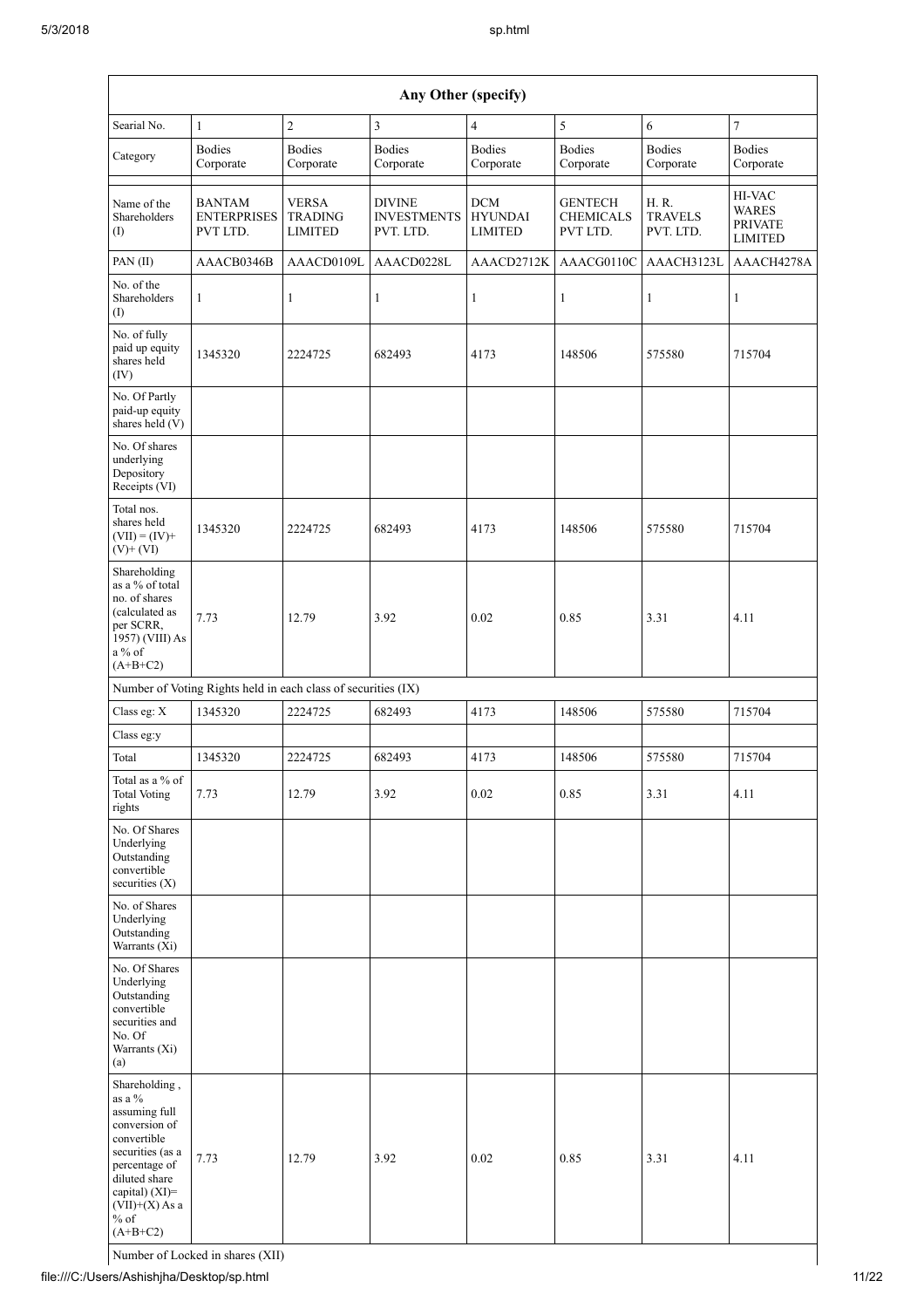| No. (a)                                                                 |                                                         |                   |                |                   |                   |                   |                   |
|-------------------------------------------------------------------------|---------------------------------------------------------|-------------------|----------------|-------------------|-------------------|-------------------|-------------------|
| As a % of total<br>Shares held (b)                                      |                                                         |                   |                |                   |                   |                   |                   |
|                                                                         | Number of Shares pledged or otherwise encumbered (XIII) |                   |                |                   |                   |                   |                   |
| No. (a)                                                                 |                                                         |                   |                |                   |                   |                   |                   |
| As a % of total<br>Shares held (b)                                      |                                                         |                   |                |                   |                   |                   |                   |
| Number of<br>equity shares<br>held in<br>dematerialized<br>form $(XIV)$ | 1345320                                                 | 2224725           | 682493         | 4173              | 148506            | 575580            | 715704            |
| Reason for not providing PAN                                            |                                                         |                   |                |                   |                   |                   |                   |
| Reason for not<br>providing PAN                                         |                                                         |                   |                |                   |                   |                   |                   |
| Shareholder<br>type                                                     | Promoter Group                                          | Promoter<br>Group | Promoter Group | Promoter<br>Group | Promoter<br>Group | Promoter<br>Group | Promoter<br>Group |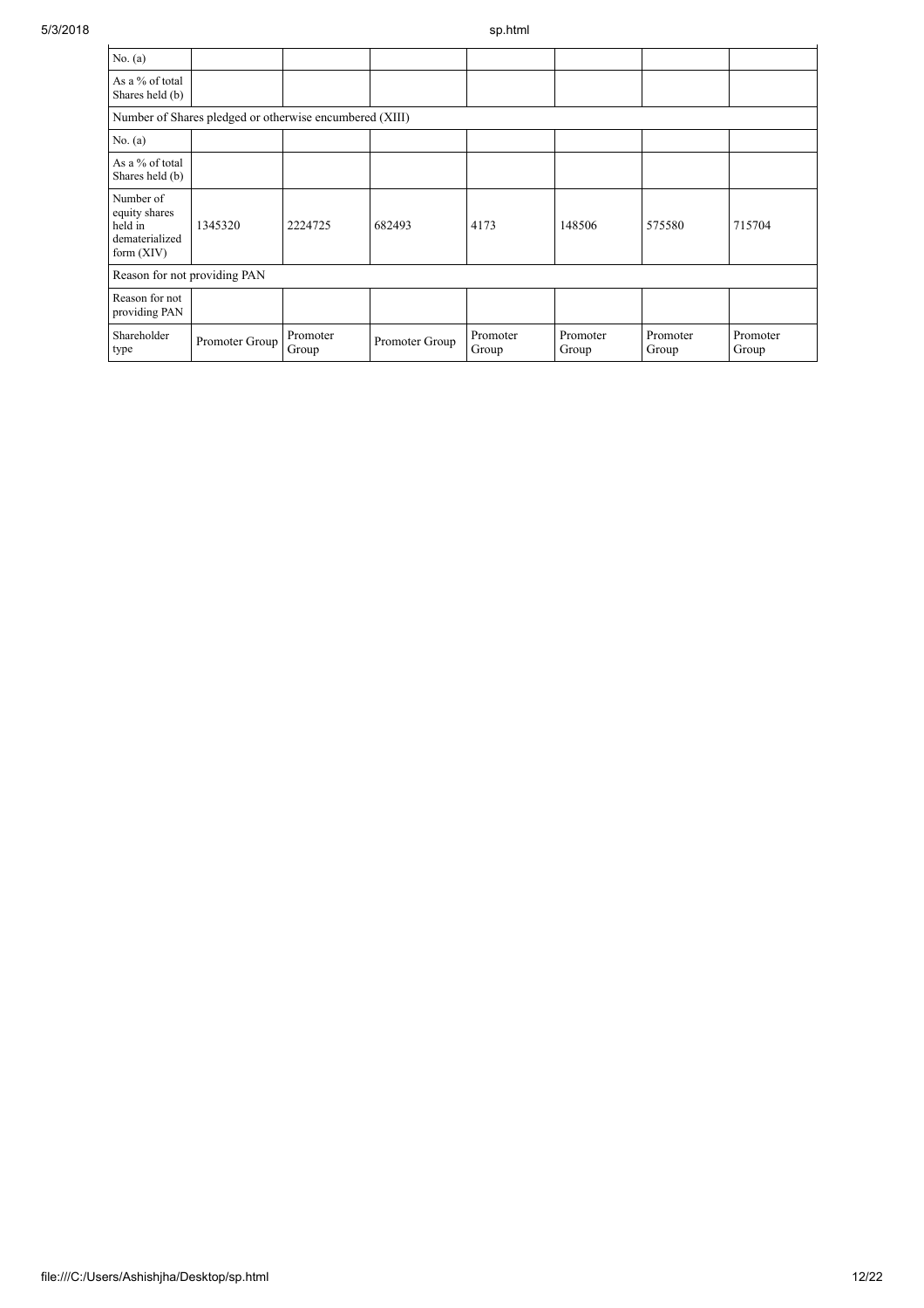| Searial No.                                                                                                                                                                             | $\,8\,$                                                 | 9                                                             | $10\,$                                            | $11\,$                                   | $12\,$                                 |                          |
|-----------------------------------------------------------------------------------------------------------------------------------------------------------------------------------------|---------------------------------------------------------|---------------------------------------------------------------|---------------------------------------------------|------------------------------------------|----------------------------------------|--------------------------|
| Category                                                                                                                                                                                | <b>Bodies Corporate</b>                                 | <b>Bodies Corporate</b>                                       | <b>Bodies Corporate</b>                           | <b>Bodies</b><br>Corporate               | <b>Bodies Corporate</b>                | Click here<br>to go back |
| Name of the<br>Shareholders (I)                                                                                                                                                         | $_{\rm LILY}$<br>COMMERCIAL<br>PVT. LTD.                | <b>MERIDIAN</b><br>MARKETING PVT.<br>LTD.                     | <b>QUICK</b><br><b>LITHOGRAPHERS</b><br>PVT. LTD. | <b>SUPER</b><br><b>WARES PVT</b><br>LTD. | <b>PEEKAY</b><br>ALKALIES PVT.<br>LTD. |                          |
| PAN $(II)$                                                                                                                                                                              | AAACL3872G                                              | AAACM0066D                                                    | AAACQ0138Q                                        | AAACS2138J                               | AACCP8641H                             | Total                    |
| No. of the<br>Shareholders (I)                                                                                                                                                          | $\mathbf{1}$                                            | 1                                                             | 1                                                 | 1                                        | $\mathbf{1}$                           | 12                       |
| No. of fully paid<br>up equity shares<br>held (IV)                                                                                                                                      | 1044323                                                 | 33337                                                         | 405280                                            | 166723                                   | 258419                                 | 7604583                  |
| No. Of Partly paid-<br>up equity shares<br>held $(V)$                                                                                                                                   |                                                         |                                                               |                                                   |                                          |                                        |                          |
| No. Of shares<br>underlying<br>Depository<br>Receipts (VI)                                                                                                                              |                                                         |                                                               |                                                   |                                          |                                        |                          |
| Total nos. shares<br>held $(VII) = (IV) +$<br>$(V)$ + $(VI)$                                                                                                                            | 1044323                                                 | 33337                                                         | 405280                                            | 166723                                   | 258419                                 | 7604583                  |
| Shareholding as a<br>% of total no. of<br>shares (calculated<br>as per SCRR,<br>1957) (VIII) As a<br>% of $(A+B+C2)$                                                                    | 6                                                       | 0.19                                                          | 2.33                                              | 0.96                                     | 1.49                                   | 43.71                    |
|                                                                                                                                                                                         |                                                         | Number of Voting Rights held in each class of securities (IX) |                                                   |                                          |                                        |                          |
| Class eg: X                                                                                                                                                                             | 1044323                                                 | 33337                                                         | 405280                                            | 166723                                   | 258419                                 | 7604583                  |
| Class eg:y                                                                                                                                                                              |                                                         |                                                               |                                                   |                                          |                                        |                          |
| Total                                                                                                                                                                                   | 1044323                                                 | 33337                                                         | 405280                                            | 166723                                   | 258419                                 | 7604583                  |
| Total as a $\%$ of<br>Total Voting rights                                                                                                                                               | $\sqrt{6}$                                              | 0.19                                                          | 2.33                                              | 0.96                                     | 1.49                                   | 43.71                    |
| No. Of Shares<br>Underlying<br>Outstanding<br>convertible<br>securities $(X)$                                                                                                           |                                                         |                                                               |                                                   |                                          |                                        |                          |
| No. of Shares<br>Underlying<br>Outstanding<br>Warrants (Xi)                                                                                                                             |                                                         |                                                               |                                                   |                                          |                                        |                          |
| No. Of Shares<br>Underlying<br>Outstanding<br>convertible<br>securities and No.<br>Of Warrants (Xi)<br>(a)                                                                              |                                                         |                                                               |                                                   |                                          |                                        |                          |
| Shareholding, as a<br>% assuming full<br>conversion of<br>convertible<br>securities (as a<br>percentage of<br>diluted share<br>capital) $(XI)$ =<br>$(VII)+(X)$ As a %<br>of $(A+B+C2)$ | 6                                                       | 0.19                                                          | 2.33                                              | 0.96                                     | 1.49                                   | 43.71                    |
| Number of Locked in shares (XII)                                                                                                                                                        |                                                         |                                                               |                                                   |                                          |                                        |                          |
| No. (a)                                                                                                                                                                                 |                                                         |                                                               |                                                   |                                          |                                        |                          |
| As a % of total<br>Shares held (b)                                                                                                                                                      |                                                         |                                                               |                                                   |                                          |                                        |                          |
|                                                                                                                                                                                         | Number of Shares pledged or otherwise encumbered (XIII) |                                                               |                                                   |                                          |                                        |                          |
| No. (a)                                                                                                                                                                                 |                                                         |                                                               |                                                   |                                          |                                        |                          |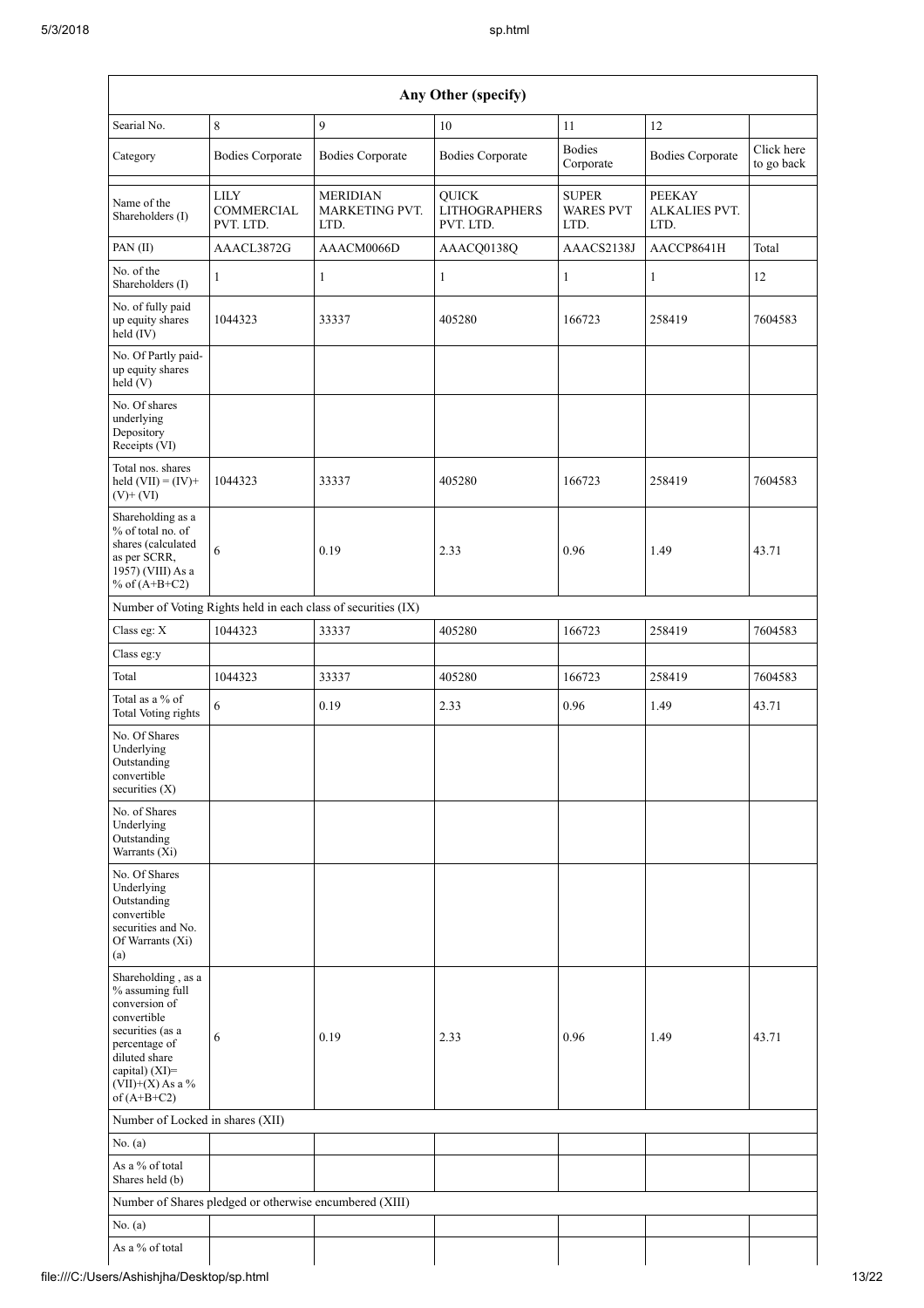| Shares held (b)                                                      |                |                |                |                   |                |         |
|----------------------------------------------------------------------|----------------|----------------|----------------|-------------------|----------------|---------|
| Number of equity<br>shares held in<br>dematerialized<br>form $(XIV)$ | 1044323        | 33337          | 405280         | 166723            | 258419         | 7604583 |
| Reason for not providing PAN                                         |                |                |                |                   |                |         |
| Reason for not<br>providing PAN                                      |                |                |                |                   |                |         |
| Shareholder type                                                     | Promoter Group | Promoter Group | Promoter Group | Promoter<br>Group | Promoter Group |         |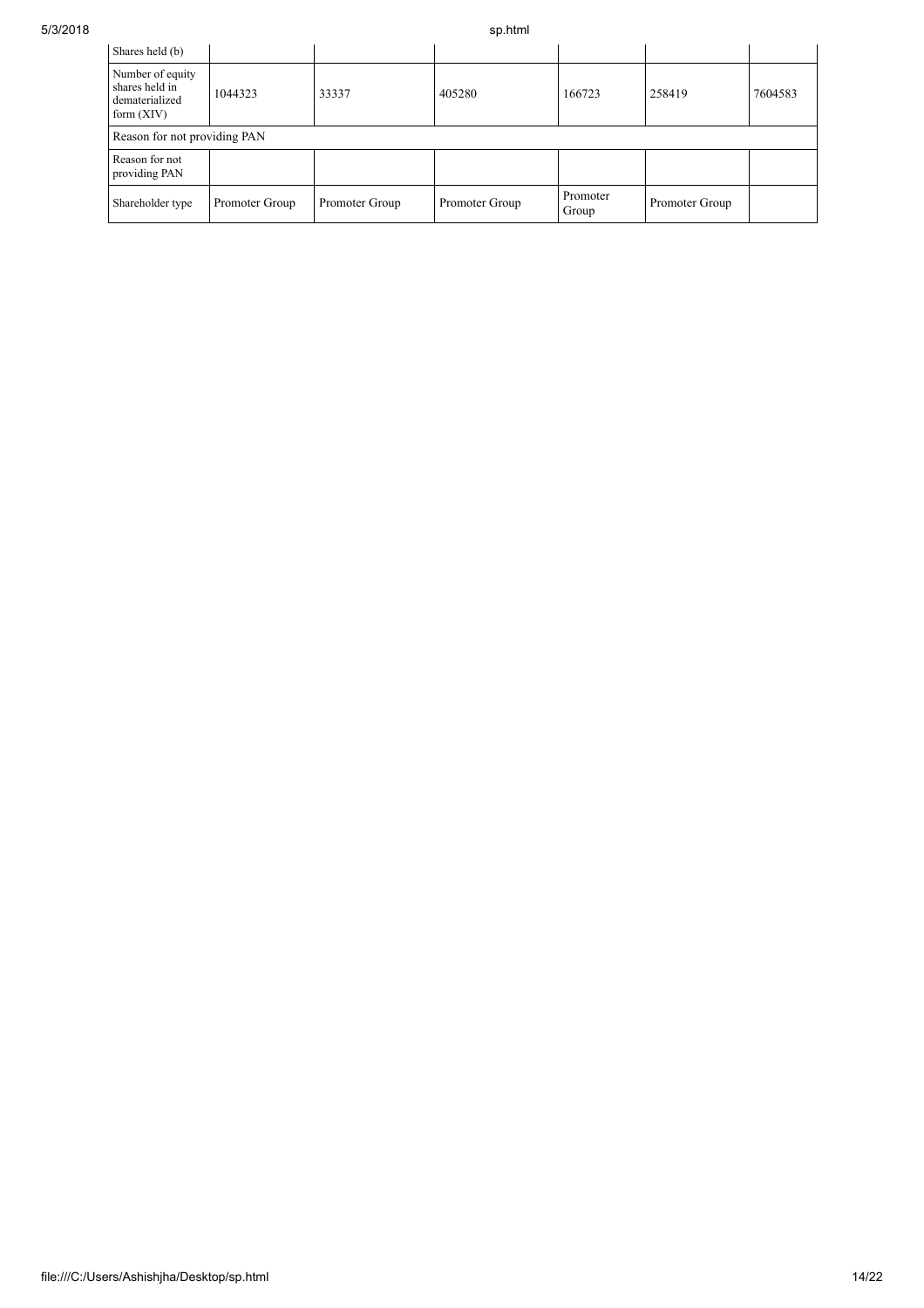| <b>Insurance Companies</b>                                                                                                                                                           |                                                               |                       |  |  |  |  |
|--------------------------------------------------------------------------------------------------------------------------------------------------------------------------------------|---------------------------------------------------------------|-----------------------|--|--|--|--|
| Searial No.                                                                                                                                                                          | $\mathbf{1}$                                                  |                       |  |  |  |  |
| Name of the<br>Shareholders (I)                                                                                                                                                      | LIFE INSURANCE CORPORATION OF INDIA                           | Click here to go back |  |  |  |  |
| PAN(II)                                                                                                                                                                              | AAACL0582H                                                    | Total                 |  |  |  |  |
| No. of fully paid<br>up equity shares<br>held (IV)                                                                                                                                   | 1240679                                                       | 1240679               |  |  |  |  |
| No. Of Partly paid-<br>up equity shares<br>held (V)                                                                                                                                  |                                                               |                       |  |  |  |  |
| No. Of shares<br>underlying<br>Depository<br>Receipts (VI)                                                                                                                           |                                                               |                       |  |  |  |  |
| Total nos. shares<br>held $(VII) = (IV) +$<br>$(V)$ + $(VI)$                                                                                                                         | 1240679                                                       | 1240679               |  |  |  |  |
| Shareholding as a<br>% of total no. of<br>shares (calculated<br>as per SCRR,<br>1957) (VIII) As a<br>% of $(A+B+C2)$                                                                 | 7.13                                                          | 7.13                  |  |  |  |  |
|                                                                                                                                                                                      | Number of Voting Rights held in each class of securities (IX) |                       |  |  |  |  |
| Class eg: X                                                                                                                                                                          | 1240679                                                       | 1240679               |  |  |  |  |
| Class eg:y                                                                                                                                                                           |                                                               |                       |  |  |  |  |
| Total                                                                                                                                                                                | 1240679                                                       | 1240679               |  |  |  |  |
| Total as a % of<br>Total Voting rights                                                                                                                                               | 7.13                                                          | 7.13                  |  |  |  |  |
| No. Of Shares<br>Underlying<br>Outstanding<br>convertible<br>securities (X)                                                                                                          |                                                               |                       |  |  |  |  |
| No. of Shares<br>Underlying<br>Outstanding<br>Warrants (Xi)                                                                                                                          |                                                               |                       |  |  |  |  |
| No. Of Shares<br>Underlying<br>Outstanding<br>convertible<br>securities and No.<br>Of Warrants (Xi)<br>(a)                                                                           |                                                               |                       |  |  |  |  |
| Shareholding, as a<br>% assuming full<br>conversion of<br>convertible<br>securities (as a<br>percentage of<br>diluted share<br>capital) (XI)=<br>$(VII)+(X)$ As a %<br>of $(A+B+C2)$ | 7.13                                                          | 7.13                  |  |  |  |  |
| Number of Locked in shares (XII)                                                                                                                                                     |                                                               |                       |  |  |  |  |
| No. (a)                                                                                                                                                                              |                                                               |                       |  |  |  |  |
| As a % of total<br>Shares held (b)                                                                                                                                                   |                                                               |                       |  |  |  |  |
| Number of equity<br>shares held in<br>dematerialized<br>form $(XIV)$                                                                                                                 | 1240679                                                       | 1240679               |  |  |  |  |
| Reason for not providing PAN                                                                                                                                                         |                                                               |                       |  |  |  |  |
| Reason for not<br>providing PAN                                                                                                                                                      |                                                               |                       |  |  |  |  |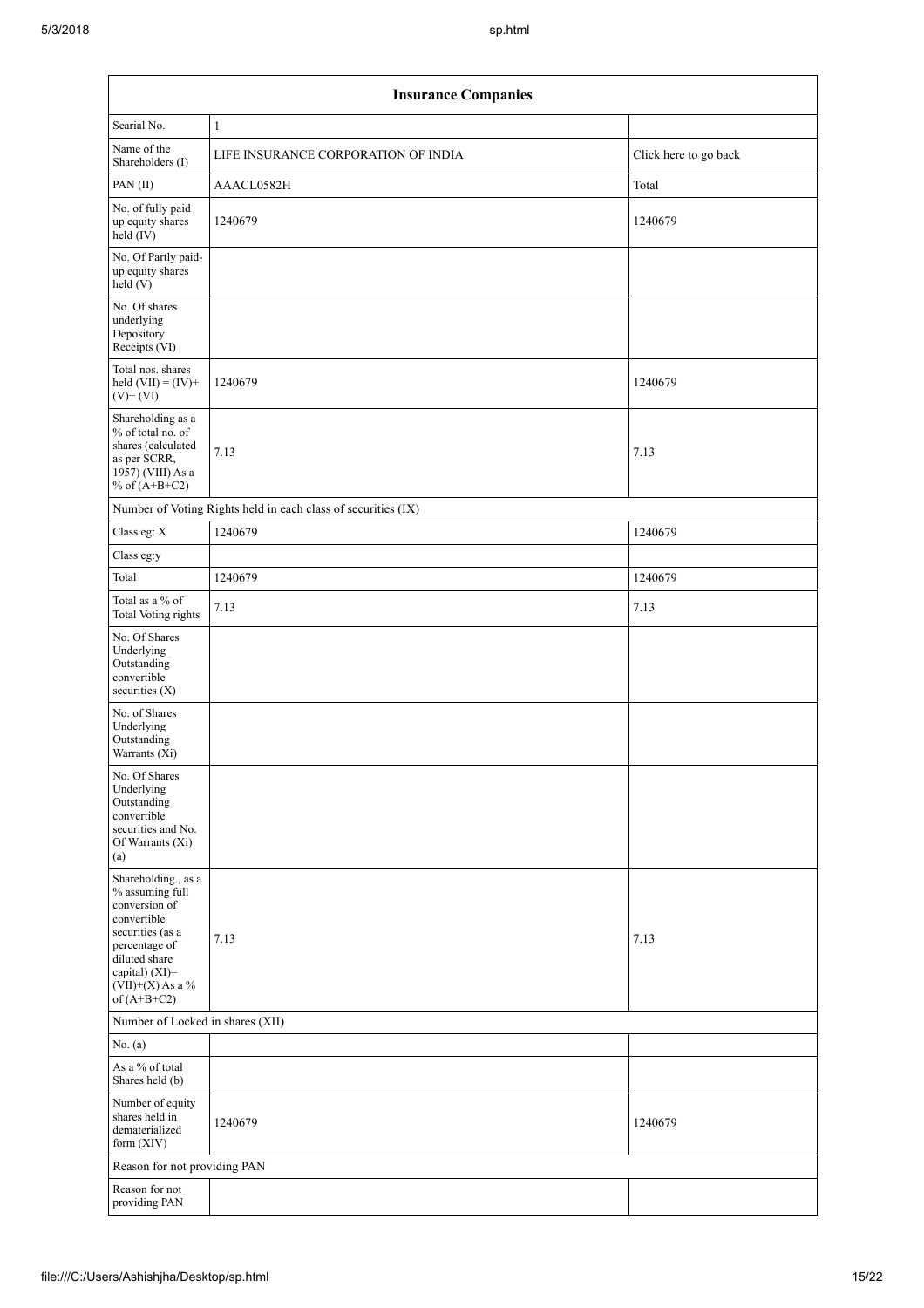| <b>NBFCs registered with RBI</b>                                                                                                                                                     |                                                               |                       |  |  |  |  |
|--------------------------------------------------------------------------------------------------------------------------------------------------------------------------------------|---------------------------------------------------------------|-----------------------|--|--|--|--|
| Searial No.                                                                                                                                                                          | $\mathbf{1}$                                                  |                       |  |  |  |  |
| Name of the<br>Shareholders (I)                                                                                                                                                      | H B PORTFOLIO LTD.                                            | Click here to go back |  |  |  |  |
| PAN(II)                                                                                                                                                                              | AAACH3112P                                                    | Total                 |  |  |  |  |
| No. of fully paid<br>up equity shares<br>held (IV)                                                                                                                                   | 3317170                                                       | 3317170               |  |  |  |  |
| No. Of Partly paid-<br>up equity shares<br>held (V)                                                                                                                                  |                                                               |                       |  |  |  |  |
| No. Of shares<br>underlying<br>Depository<br>Receipts (VI)                                                                                                                           |                                                               |                       |  |  |  |  |
| Total nos. shares<br>held $(VII) = (IV) +$<br>$(V) + (VI)$                                                                                                                           | 3317170                                                       | 3317170               |  |  |  |  |
| Shareholding as a<br>% of total no. of<br>shares (calculated<br>as per SCRR,<br>1957) (VIII) As a<br>% of $(A+B+C2)$                                                                 | 19.07                                                         | 19.07                 |  |  |  |  |
|                                                                                                                                                                                      | Number of Voting Rights held in each class of securities (IX) |                       |  |  |  |  |
| Class eg: $\mathbf X$                                                                                                                                                                | 3317170                                                       | 3317170               |  |  |  |  |
| Class eg:y                                                                                                                                                                           |                                                               |                       |  |  |  |  |
| Total                                                                                                                                                                                | 3317170                                                       | 3317170               |  |  |  |  |
| Total as a $\%$ of<br>Total Voting rights                                                                                                                                            | 19.07                                                         | 19.07                 |  |  |  |  |
| No. Of Shares<br>Underlying<br>Outstanding<br>convertible<br>securities $(X)$                                                                                                        |                                                               |                       |  |  |  |  |
| No. of Shares<br>Underlying<br>Outstanding<br>Warrants (Xi)                                                                                                                          |                                                               |                       |  |  |  |  |
| No. Of Shares<br>Underlying<br>Outstanding<br>convertible<br>securities and No.<br>Of Warrants (Xi)<br>(a)                                                                           |                                                               |                       |  |  |  |  |
| Shareholding, as a<br>% assuming full<br>conversion of<br>convertible<br>securities (as a<br>percentage of<br>diluted share<br>capital) (XI)=<br>$(VII)+(X)$ As a %<br>of $(A+B+C2)$ | 19.07                                                         | 19.07                 |  |  |  |  |
|                                                                                                                                                                                      | Number of Locked in shares (XII)                              |                       |  |  |  |  |
| No. (a)                                                                                                                                                                              |                                                               |                       |  |  |  |  |
| As a % of total<br>Shares held (b)                                                                                                                                                   |                                                               |                       |  |  |  |  |
| Number of equity<br>shares held in<br>dematerialized<br>form (XIV)                                                                                                                   | 3317170                                                       | 3317170               |  |  |  |  |
| Reason for not providing PAN                                                                                                                                                         |                                                               |                       |  |  |  |  |
| Reason for not<br>providing PAN                                                                                                                                                      |                                                               |                       |  |  |  |  |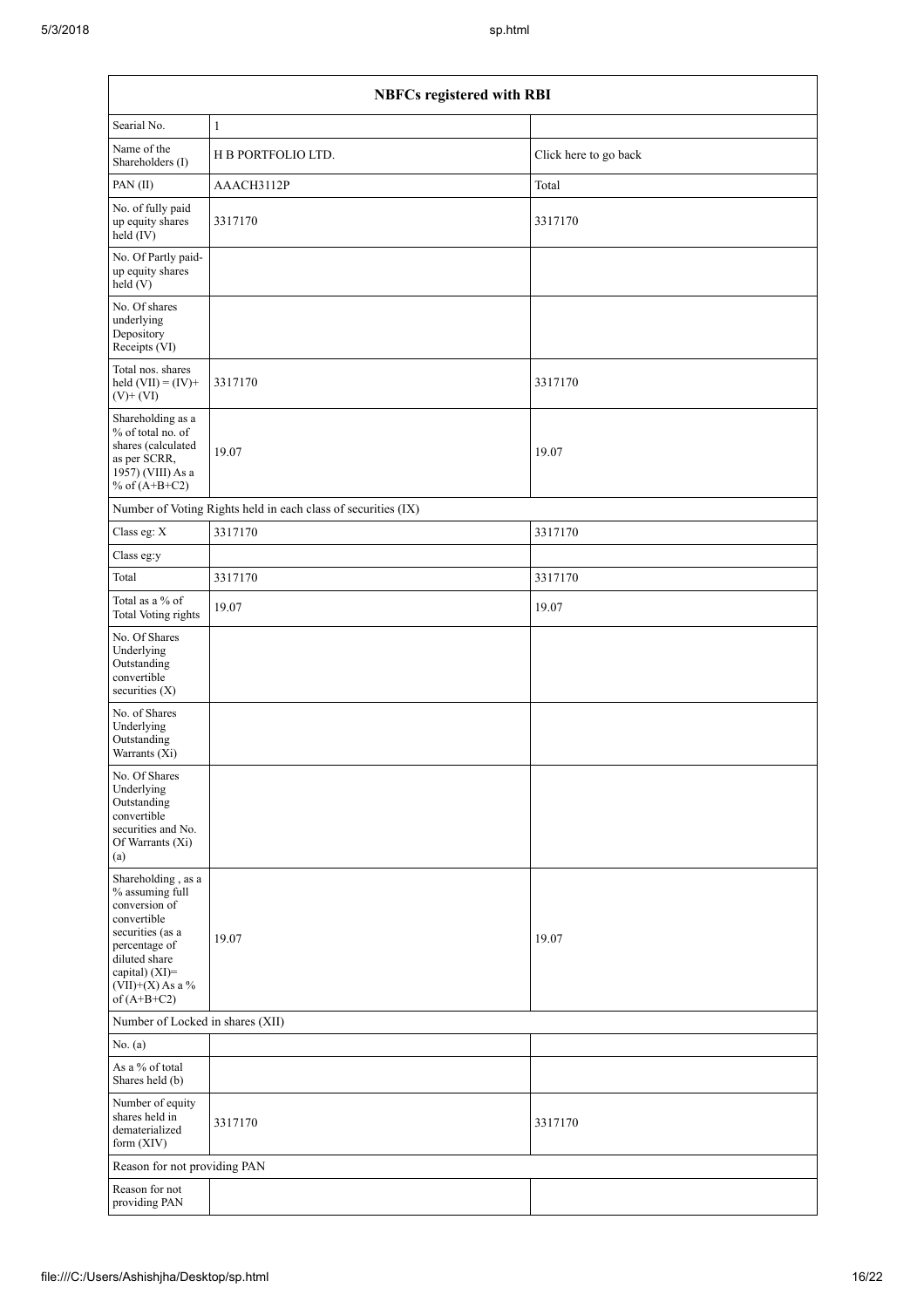| Any Other (specify)                                                                                                                                                                  |              |                                     |                     |                            |                                              |                                              |                                                                 |  |
|--------------------------------------------------------------------------------------------------------------------------------------------------------------------------------------|--------------|-------------------------------------|---------------------|----------------------------|----------------------------------------------|----------------------------------------------|-----------------------------------------------------------------|--|
| Searial No.                                                                                                                                                                          | $\mathbf{1}$ | $\overline{2}$                      | $\overline{3}$      | $\overline{4}$             | 5                                            | 6                                            | $\overline{7}$                                                  |  |
| Category                                                                                                                                                                             | Trusts       | Non-<br>Resident<br>Indian<br>(NRI) | Clearing<br>Members | <b>Bodies</b><br>Corporate | <b>Bodies Corporate</b>                      | <b>Bodies Corporate</b>                      | <b>Bodies Corporate</b>                                         |  |
| Category / More<br>than 1 percentage                                                                                                                                                 | Category     | Category                            | Category            | Category                   | More than 1<br>percentage of<br>shareholding | More than 1<br>percentage of<br>shareholding | More than 1 percentage of<br>shareholding                       |  |
| Name of the<br>Shareholders (I)                                                                                                                                                      |              |                                     |                     |                            | <b>PURAN</b><br><b>ASSOCIATES</b><br>LIMITED | PEAREY LALL<br>AND SONS(E.P.)<br>PVT. LTD.   | <b>FINQUEST SECURITIES</b><br>PVT. LTD-CLIENT<br><b>ACCOUNT</b> |  |
| PAN(II)                                                                                                                                                                              |              |                                     |                     |                            | AAACP0458J                                   | AAACP7410L                                   | AABCB7028F                                                      |  |
| No. of the<br>Shareholders (I)                                                                                                                                                       | 3            | 958                                 | 27                  | 318                        | $\mathbf{1}$                                 | 1                                            | $\mathbf{1}$                                                    |  |
| No. of fully paid<br>up equity shares<br>held (IV)                                                                                                                                   | 1392         | 117630                              | 14147               | 1590244                    | 210581                                       | 418478                                       | 422117                                                          |  |
| No. Of Partly paid-<br>up equity shares<br>held(V)                                                                                                                                   |              |                                     |                     |                            |                                              |                                              |                                                                 |  |
| No. Of shares<br>underlying<br>Depository<br>Receipts (VI)                                                                                                                           |              |                                     |                     |                            |                                              |                                              |                                                                 |  |
| Total nos. shares<br>held $(VII) = (IV) +$<br>$(V)$ + $(VI)$                                                                                                                         | 1392         | 117630                              | 14147               | 1590244                    | 210581                                       | 418478                                       | 422117                                                          |  |
| Shareholding as a<br>% of total no. of<br>shares (calculated<br>as per SCRR,<br>1957) (VIII) As a<br>% of $(A+B+C2)$                                                                 | 0.01         | 0.68                                | 0.08                | 9.14                       | 1.21                                         | 2.41                                         | 2.43                                                            |  |
| Number of Voting Rights held in each class of securities (IX)                                                                                                                        |              |                                     |                     |                            |                                              |                                              |                                                                 |  |
| Class eg: X                                                                                                                                                                          | 1392         | 117630                              | 14147               | 1590244                    | 210581                                       | 418478                                       | 422117                                                          |  |
| Class eg:y                                                                                                                                                                           |              |                                     |                     |                            |                                              |                                              |                                                                 |  |
| Total                                                                                                                                                                                | 1392         | 117630                              | 14147               | 1590244                    | 210581                                       | 418478                                       | 422117                                                          |  |
| Total as a % of<br><b>Total Voting rights</b>                                                                                                                                        | $0.01\,$     | 0.68                                | 0.08                | 9.14                       | 1.21                                         | 2.41                                         | 2.43                                                            |  |
| No. Of Shares<br>Underlying<br>Outstanding<br>convertible<br>securities $(X)$                                                                                                        |              |                                     |                     |                            |                                              |                                              |                                                                 |  |
| No. of Shares<br>Underlying<br>Outstanding<br>Warrants (Xi)                                                                                                                          |              |                                     |                     |                            |                                              |                                              |                                                                 |  |
| No. Of Shares<br>Underlying<br>Outstanding<br>convertible<br>securities and No.<br>Of Warrants (Xi)<br>(a)                                                                           |              |                                     |                     |                            |                                              |                                              |                                                                 |  |
| Shareholding, as a<br>% assuming full<br>conversion of<br>convertible<br>securities (as a<br>percentage of<br>diluted share<br>capital) (XI)=<br>$(VII)+(X)$ As a %<br>of $(A+B+C2)$ | 0.01         | 0.68                                | 0.08                | 9.14                       | 1.21                                         | 2.41                                         | 2.43                                                            |  |
| Number of Locked in shares (XII)                                                                                                                                                     |              |                                     |                     |                            |                                              |                                              |                                                                 |  |
| No. (a)                                                                                                                                                                              |              |                                     |                     |                            |                                              |                                              |                                                                 |  |
| As a % of total<br>Shares held (b)                                                                                                                                                   |              |                                     |                     |                            |                                              |                                              |                                                                 |  |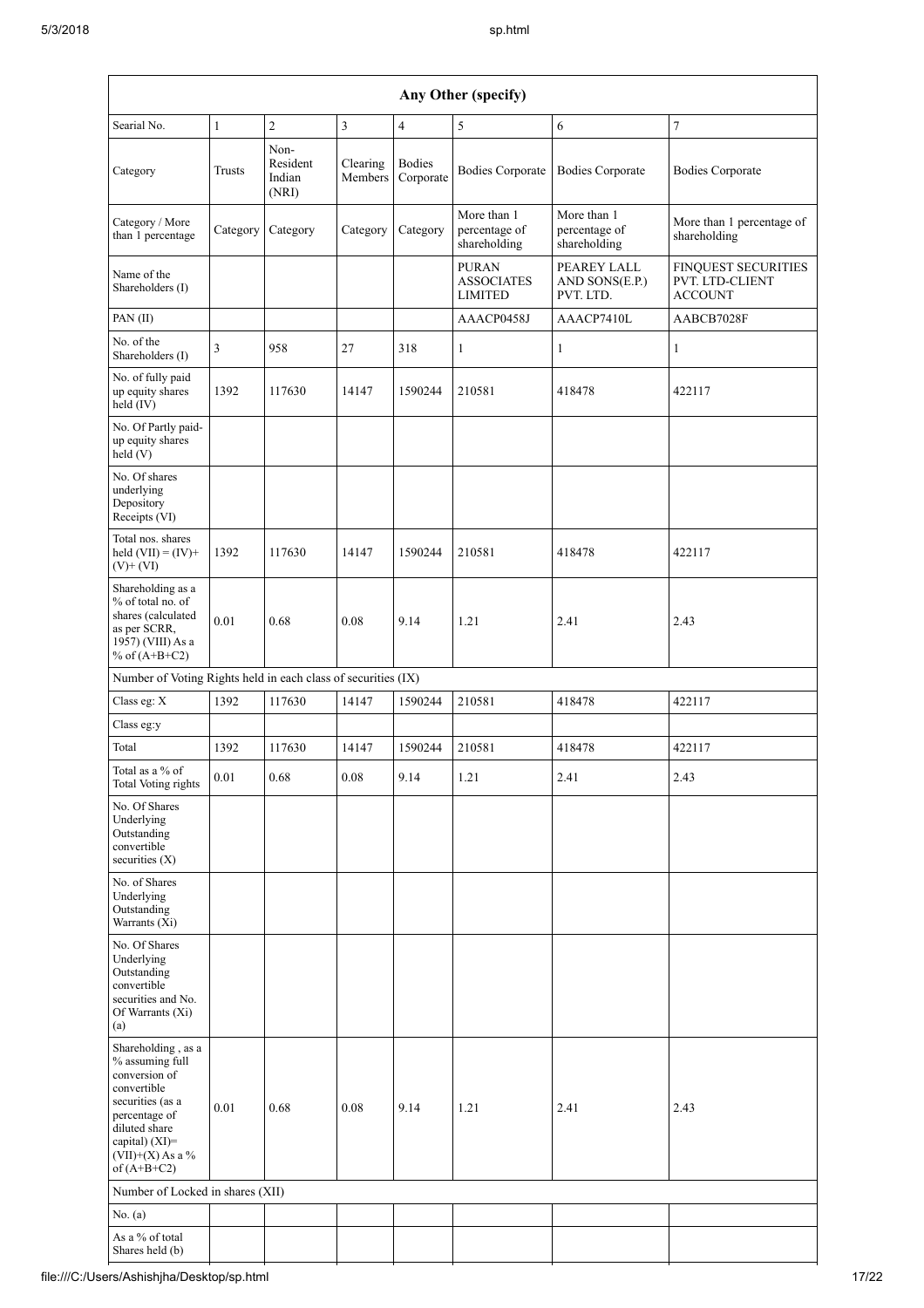| 5/3/2018 |                                                                      |      | sp.html |       |         |        |        |        |
|----------|----------------------------------------------------------------------|------|---------|-------|---------|--------|--------|--------|
|          | Number of equity<br>shares held in<br>dematerialized<br>form $(XIV)$ | 1392 | 101522  | 14147 | 1580932 | 210581 | 418478 | 422117 |
|          | Reason for not providing PAN                                         |      |         |       |         |        |        |        |
|          | Reason for not<br>providing PAN                                      |      |         |       |         |        |        |        |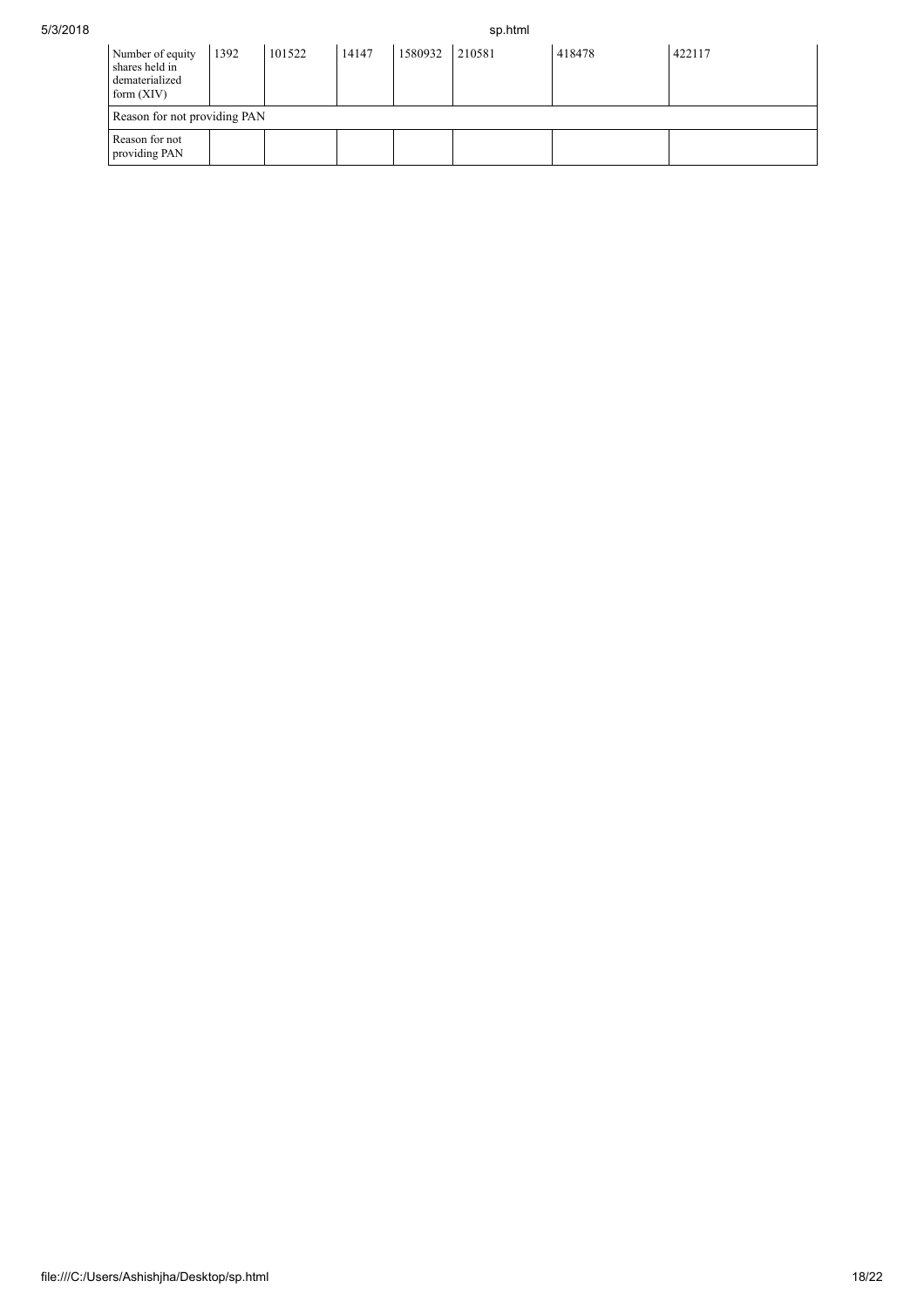| Any Other (specify)                                                                                                                                                                  |                                                               |              |                   |                       |  |  |  |
|--------------------------------------------------------------------------------------------------------------------------------------------------------------------------------------|---------------------------------------------------------------|--------------|-------------------|-----------------------|--|--|--|
| Searial No.                                                                                                                                                                          | 8                                                             | 9            | 10                |                       |  |  |  |
| Category                                                                                                                                                                             | <b>Bodies Corporate</b>                                       | <b>IEPF</b>  | Foreign Nationals |                       |  |  |  |
| Category / More<br>than 1 percentage                                                                                                                                                 | More than 1 percentage of shareholding                        | Category     | Category          |                       |  |  |  |
| Name of the<br>Shareholders (I)                                                                                                                                                      | SARASWATI SUGAR MILLS LTD.                                    |              |                   | Click here to go back |  |  |  |
| PAN(II)                                                                                                                                                                              | AAGCS4585H                                                    |              |                   | Total                 |  |  |  |
| No. of the<br>Shareholders (I)                                                                                                                                                       | 1                                                             | $\mathbf{1}$ | 71                | 1378                  |  |  |  |
| No. of fully paid<br>up equity shares<br>held $(IV)$                                                                                                                                 | 265000                                                        | 406365       | 43113             | 2172891               |  |  |  |
| No. Of Partly paid-<br>up equity shares<br>held(V)                                                                                                                                   |                                                               |              |                   |                       |  |  |  |
| No. Of shares<br>underlying<br>Depository<br>Receipts (VI)                                                                                                                           |                                                               |              |                   |                       |  |  |  |
| Total nos. shares<br>held $(VII) = (IV) +$<br>$(V)+(VI)$                                                                                                                             | 265000                                                        | 406365       | 43113             | 2172891               |  |  |  |
| Shareholding as a<br>% of total no. of<br>shares (calculated<br>as per SCRR,<br>1957) (VIII) As a<br>% of $(A+B+C2)$                                                                 | 1.52                                                          | 2.34         | 0.25              | 12.5                  |  |  |  |
|                                                                                                                                                                                      | Number of Voting Rights held in each class of securities (IX) |              |                   |                       |  |  |  |
| Class eg: X                                                                                                                                                                          | 265000                                                        | 406365       | 43113             | 2172891               |  |  |  |
| Class eg:y                                                                                                                                                                           |                                                               |              |                   |                       |  |  |  |
| Total                                                                                                                                                                                | 265000                                                        | 406365       | 43113             | 2172891               |  |  |  |
| Total as a % of<br><b>Total Voting rights</b>                                                                                                                                        | 1.52                                                          | 2.34         | 0.25              | 12.5                  |  |  |  |
| No. Of Shares<br>Underlying<br>Outstanding<br>convertible<br>securities (X)                                                                                                          |                                                               |              |                   |                       |  |  |  |
| No. of Shares<br>Underlying<br>Outstanding<br>Warrants (Xi)                                                                                                                          |                                                               |              |                   |                       |  |  |  |
| No. Of Shares<br>Underlying<br>Outstanding<br>convertible<br>securities and No.<br>Of Warrants (Xi)<br>$\left( a\right)$                                                             |                                                               |              |                   |                       |  |  |  |
| Shareholding, as a<br>% assuming full<br>conversion of<br>convertible<br>securities (as a<br>percentage of<br>diluted share<br>capital) (XI)=<br>$(VII)+(X)$ As a %<br>of $(A+B+C2)$ | 1.52                                                          | 2.34         | 0.25              | 12.5                  |  |  |  |
| Number of Locked in shares (XII)                                                                                                                                                     |                                                               |              |                   |                       |  |  |  |
| No. (a)                                                                                                                                                                              |                                                               |              |                   |                       |  |  |  |
| As a % of total<br>Shares held (b)                                                                                                                                                   |                                                               |              |                   |                       |  |  |  |
| Number of equity<br>shares held in<br>dematerialized<br>form (XIV)                                                                                                                   | 265000                                                        | 406365       | 43113             | 2147471               |  |  |  |

 $\overline{\phantom{a}}$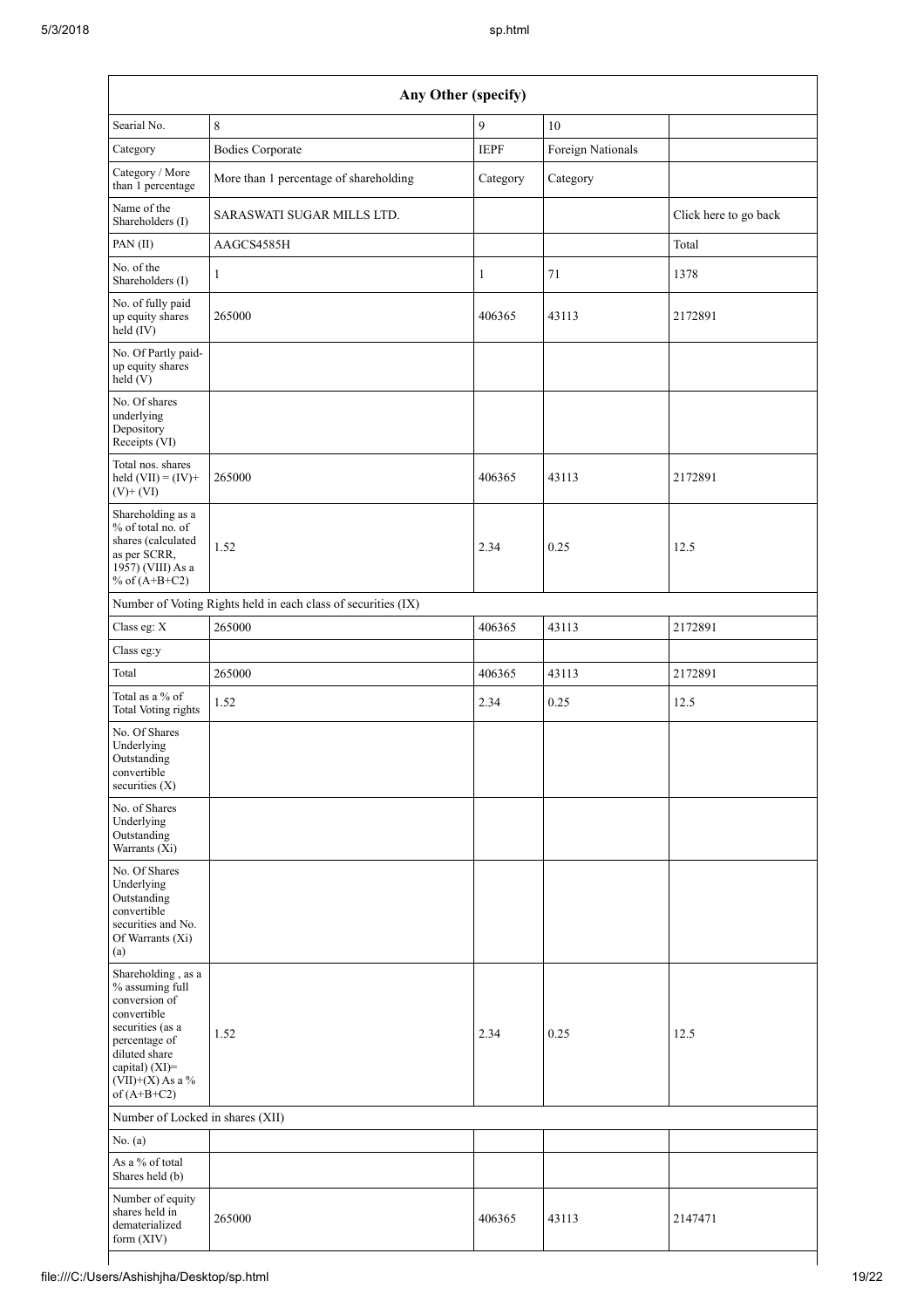| Reason for not providing PAN    |  |  |
|---------------------------------|--|--|
| Reason for not<br>providing PAN |  |  |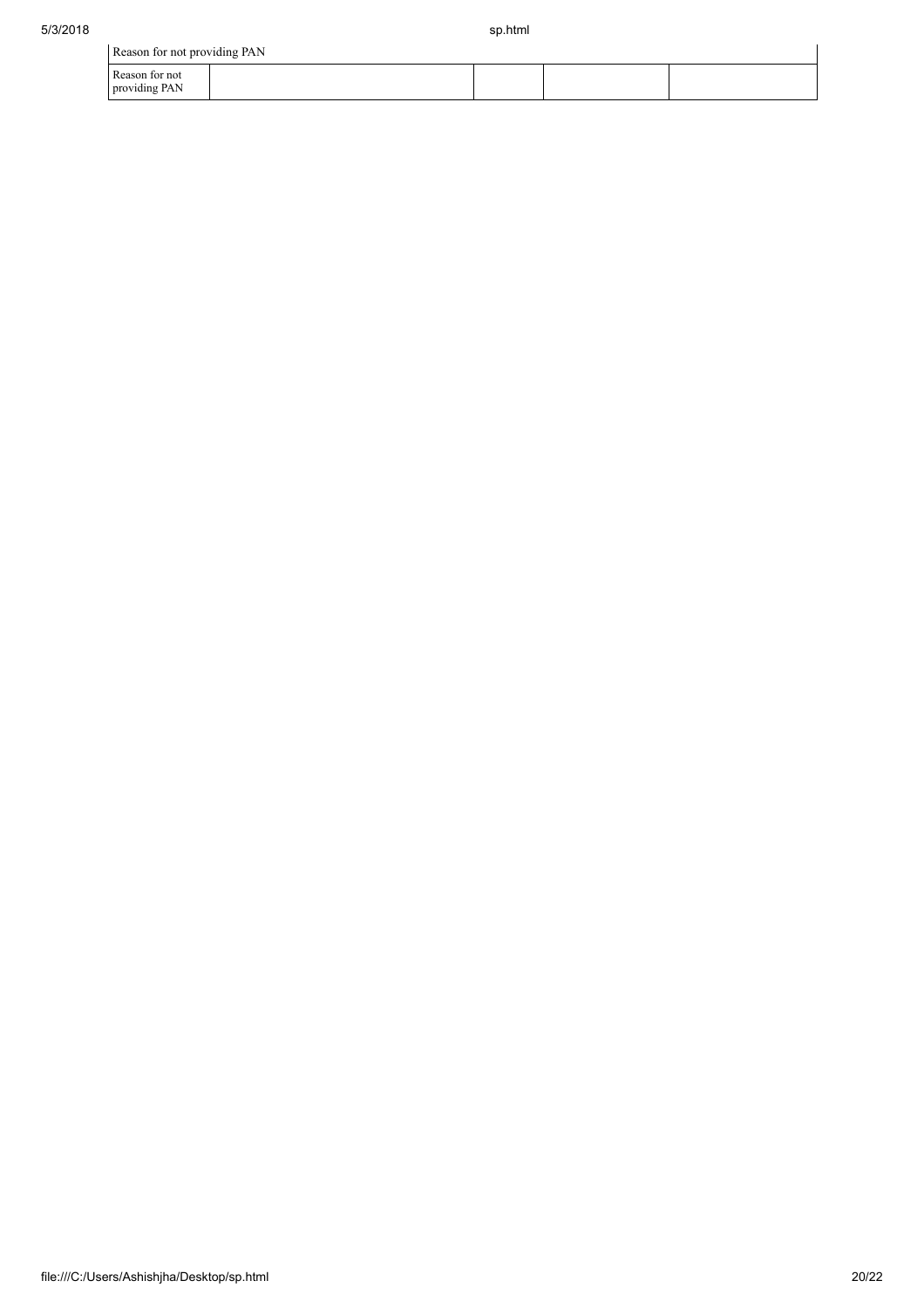|     | Details of Shares which remain unclaimed for Public |                                                                   |                                   |                                                                                 |  |  |  |  |
|-----|-----------------------------------------------------|-------------------------------------------------------------------|-----------------------------------|---------------------------------------------------------------------------------|--|--|--|--|
| No. | Searial Number of<br>shareholders                   | Outstanding shares held in demat or<br>unclaimed suspense account | voting rights<br>which are frozen | Disclosure of notes on shares which remain<br>unclaimed for public shareholders |  |  |  |  |
|     | 515                                                 | 8276                                                              | 8276                              |                                                                                 |  |  |  |  |

٦